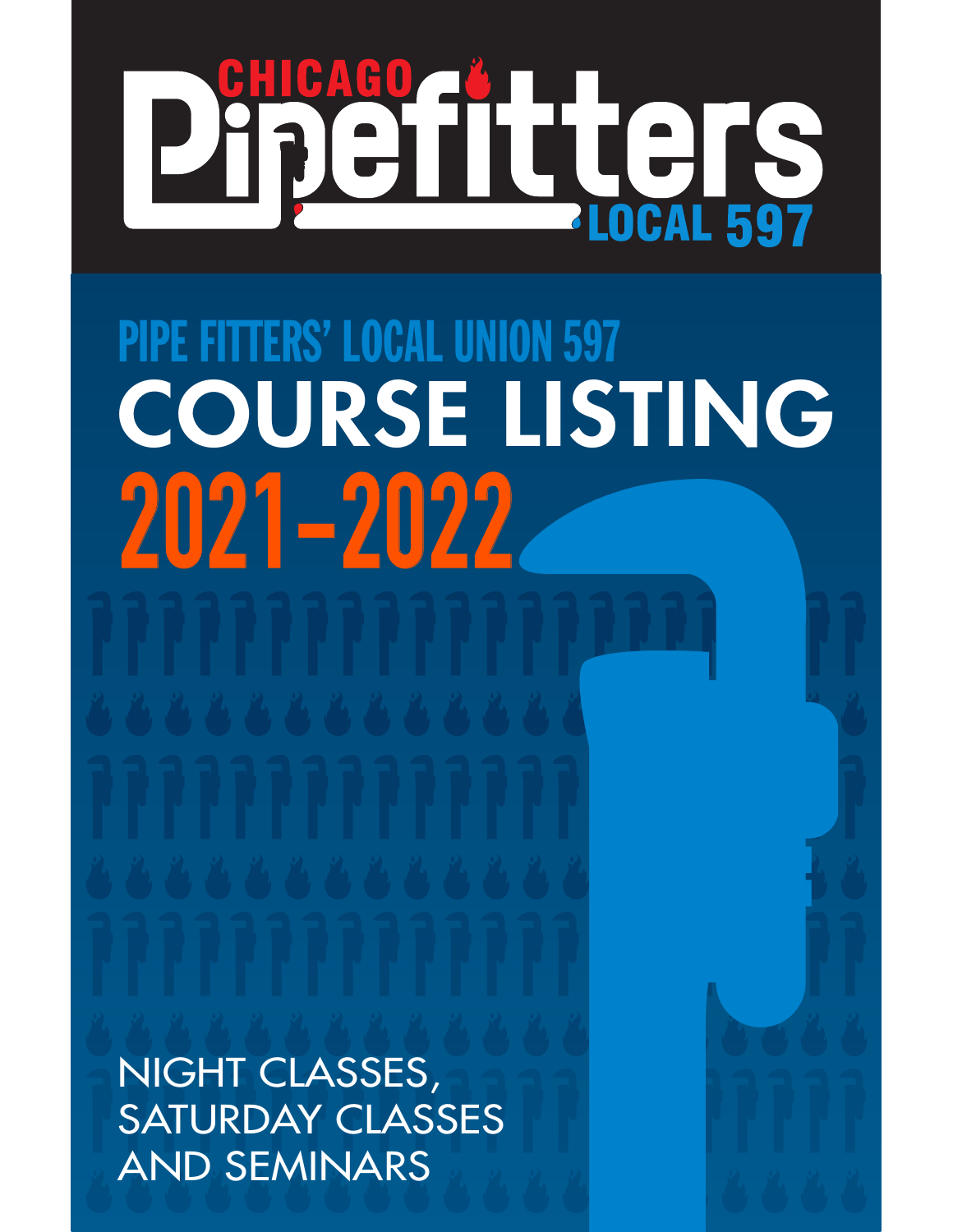## How to Register



Click the "Add To Registration Form" button.

Add To Registration Form

Scroll to the bottom of the page.

|                                      | <b>Selected Classes:</b>               |  |  |
|--------------------------------------|----------------------------------------|--|--|
| Re-check all the                     | Remove                                 |  |  |
| classes you want<br>to register for. | <b>Selected Classes</b>                |  |  |
|                                      | <b>Name</b>                            |  |  |
|                                      | ASME-2 ASME Code Exam Preparation      |  |  |
|                                      | CF-401-A Intro to Centrifugal Chillers |  |  |

Or select and remove classes you do not want to register for.

Click "Submit Registrations" to register, or "cancel" if you do not want to register. **Submit Registration Cancel**

Your classes should now appear as upcoming in your Union Fusion Profle.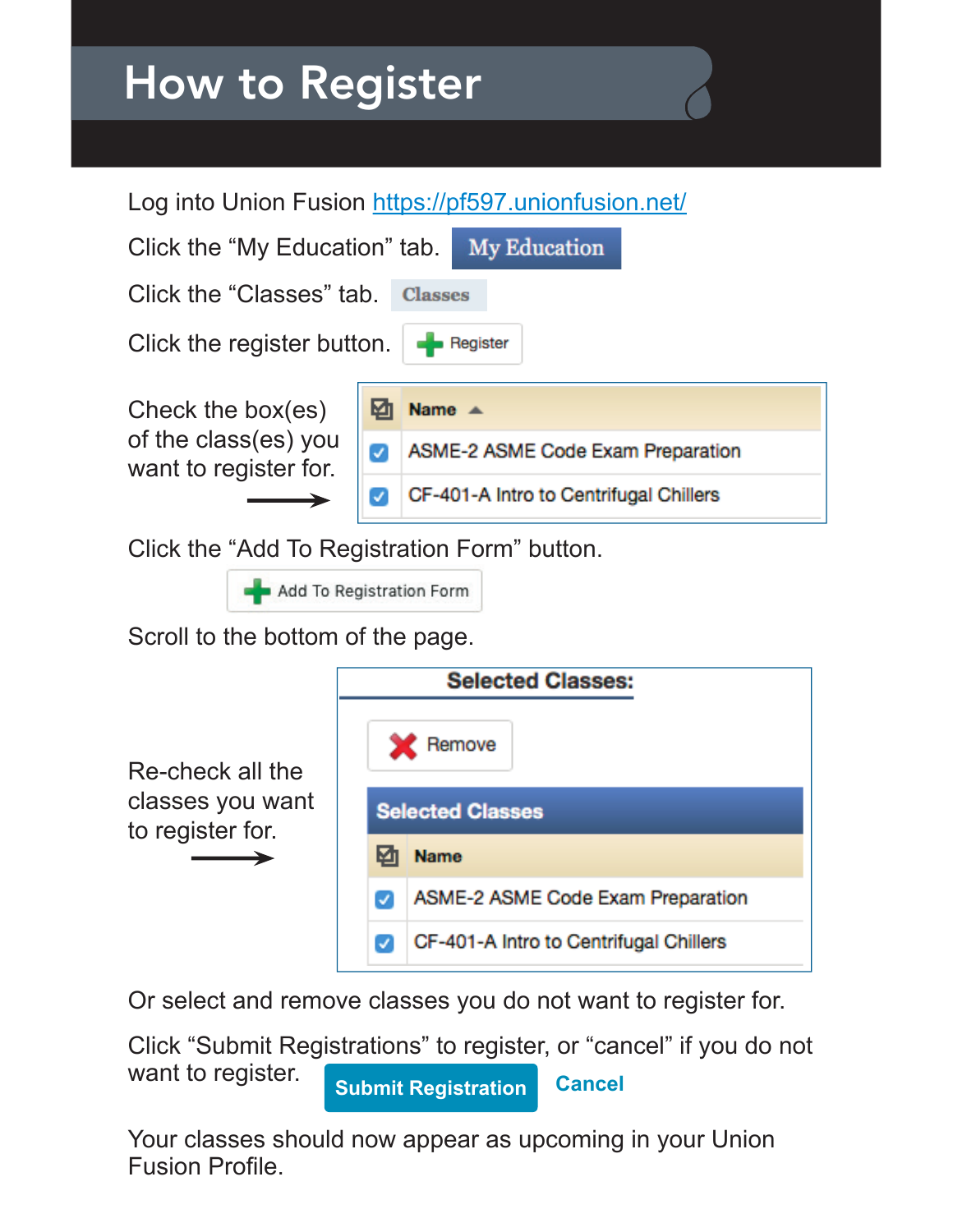

### **Welcome to Pipefitters Local 597**

This handbook includes listings for all courses offered for 2021-22, including evening, Saturday classes and seminars. In general:

- Register for all courses online at **http://register.pftf597.org**
- Class fees are payable on class start date. Cash or check accepted only.
- Evening class hours are 5:00 P.M. to 8:00 P.M.
- Saturday class and Seminar hours are 7:00 A.M. to 3:30 P.M.
- Evening classes are scheduled for 10 (ten) weeks per trimester, but may be accelerated at the Instructor's discretion.
- Saturday classes meet for 3 (three) consecutive Saturdays, unless otherwise noted.
- Mokena hours are 7:00 A.M. to 8:00 P.M. Monday through Thursday, Friday 7:00 A.M. to 5:00 P.M., and Saturday 7:00 A.M. to 3:30 P.M.
- Crown Point hours are 7:00 A.M. to 8:00 P.M. Monday through Thursday, Friday 7:00 A.M. to 5:00 P.M., and Saturday 7:00 A.M. to 3:30 P.M.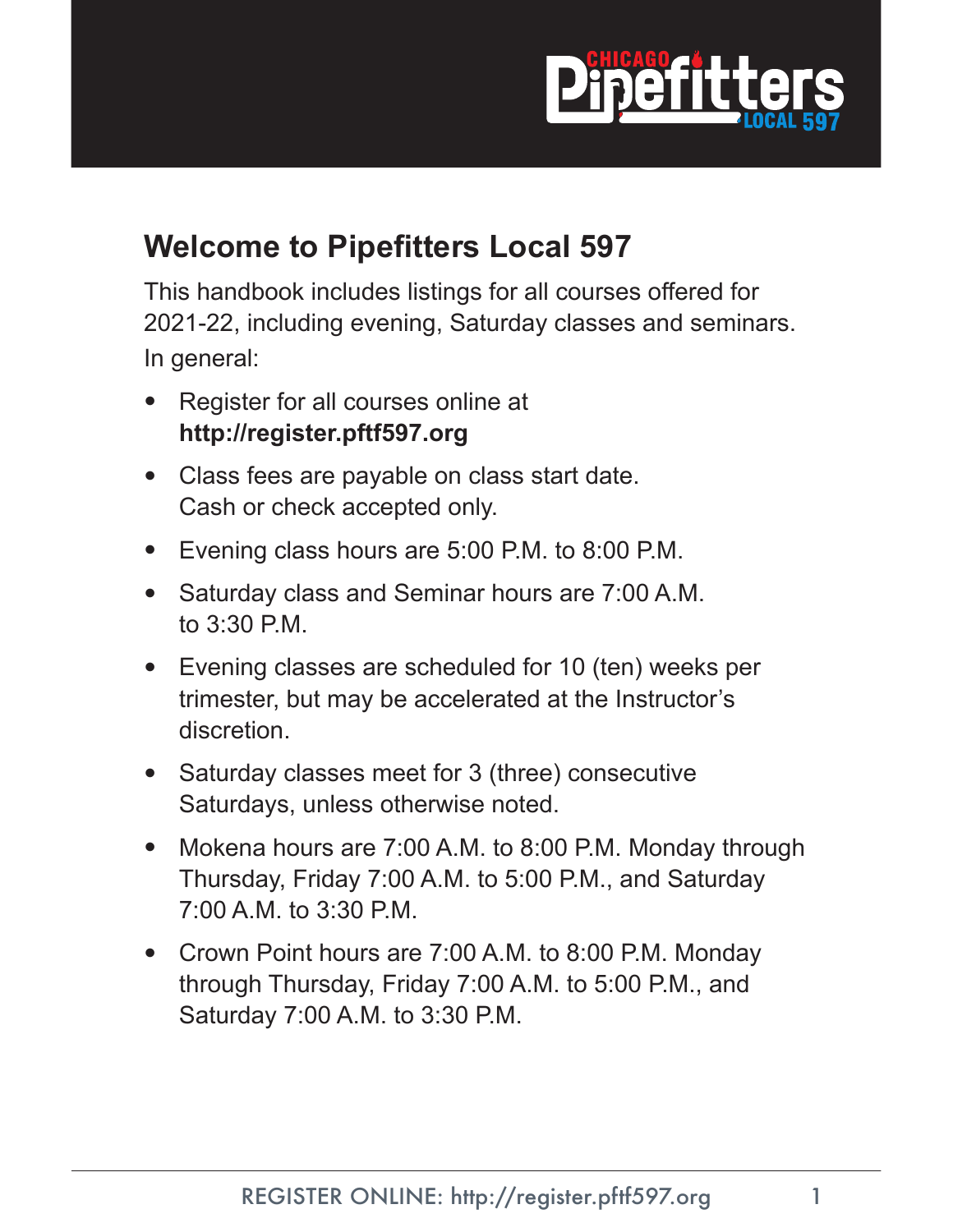

### **CONTENTS**

|--|--|

#### **MOKENA**

#### **CROWN POINT**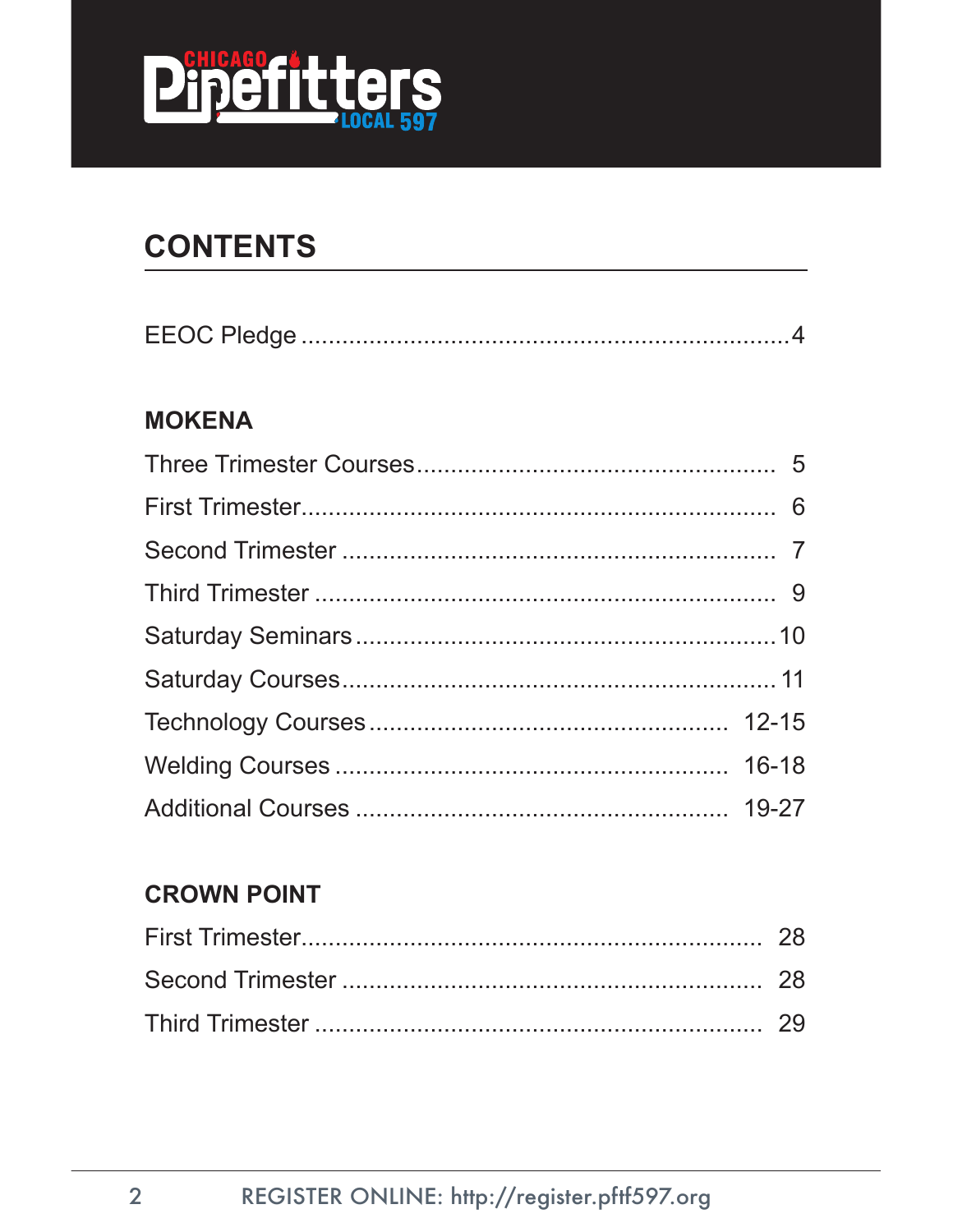

### **COVID-19 Statement**

The Pipe Fitters Training Fund, Local 597 is committed to providing a safe and healthy training environment for its participants and a safe and healthy workplace for its employees. To ensure a safe and healthy environment, the Local 597 Training Program has adopted a COVID-19 Preparedness Plan. The COVID-19 Preparedness Plan sets forth the measures that the Local 597 Training Program is actively taking to mitigate the spread of COVID-19 at its facilities and throughout the community.

The goal of the COVID-19 Preparedness Plan is to mitigate the potential for exposure and/or transmission of COVID-19 to participants and employees of the Local 597 Training Program. To meet the goals of this Policy, the Local 597 Training Program requires the full cooperation from all employees, members, participants, vendors and other individuals associated with the Local 597 Training Program.

All visitors to any of the Local 597 Training facilities are responsible for complying with all aspects of the Preparedness Plan at all times. A copy of the Preparedness Plan will be made available to you upon request.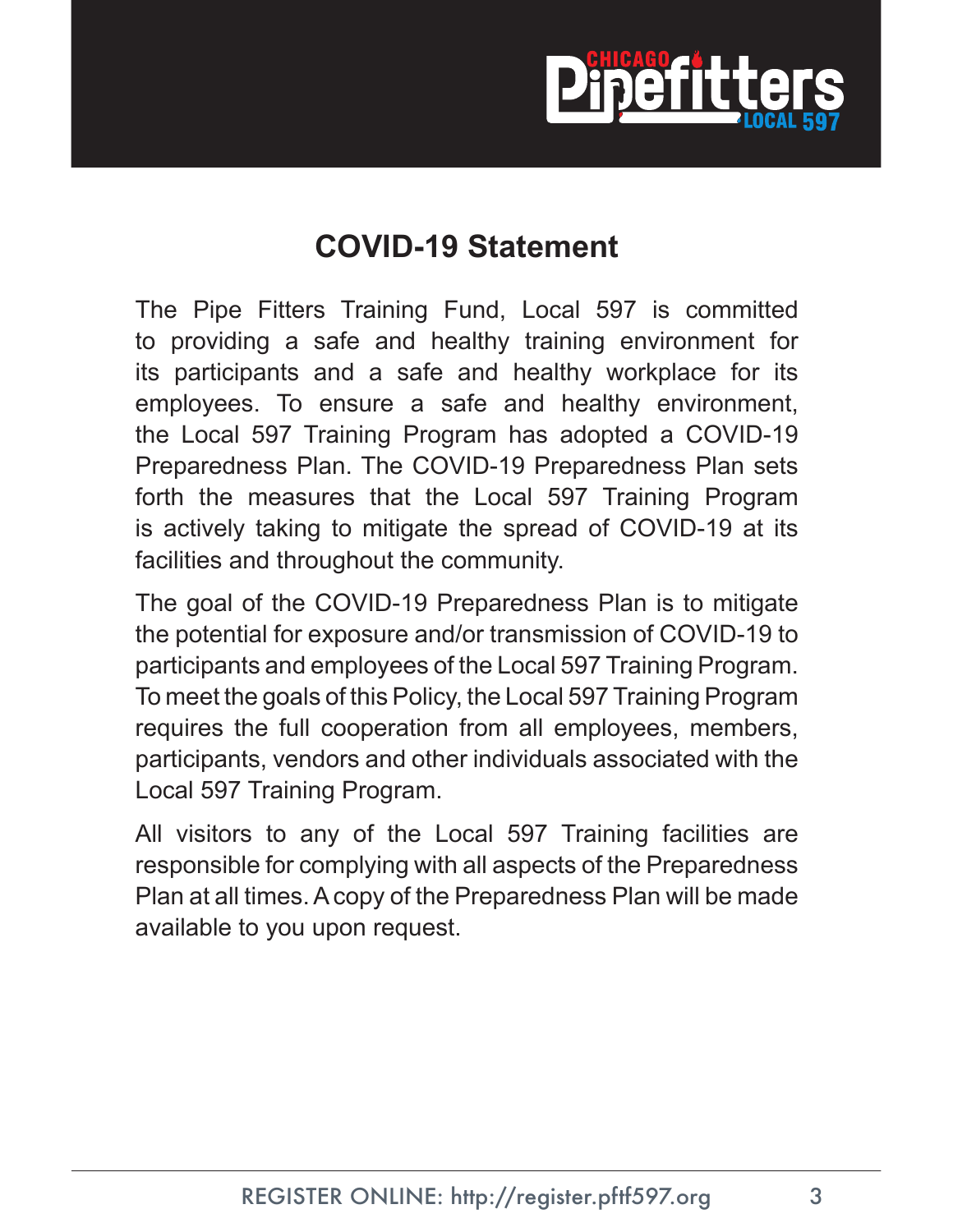

### **Pipe Fitters' Training Fund, Local Union 597 Equal Employment Opportunity Pledge**

"The JATC will not discriminate against apprenticeship applicants or apprentices based on race, color, religion, national origin, sex (including pregnancy and gender identity), sexual orientation, genetic information, or because they are an individual with a disability or a person 40 years old or older. The JATC will take affirmative action to provide equal opportunity in apprenticeship and will operate the apprenticeship program as required under Title 29 of the Code of Federal Regulations, Part 30."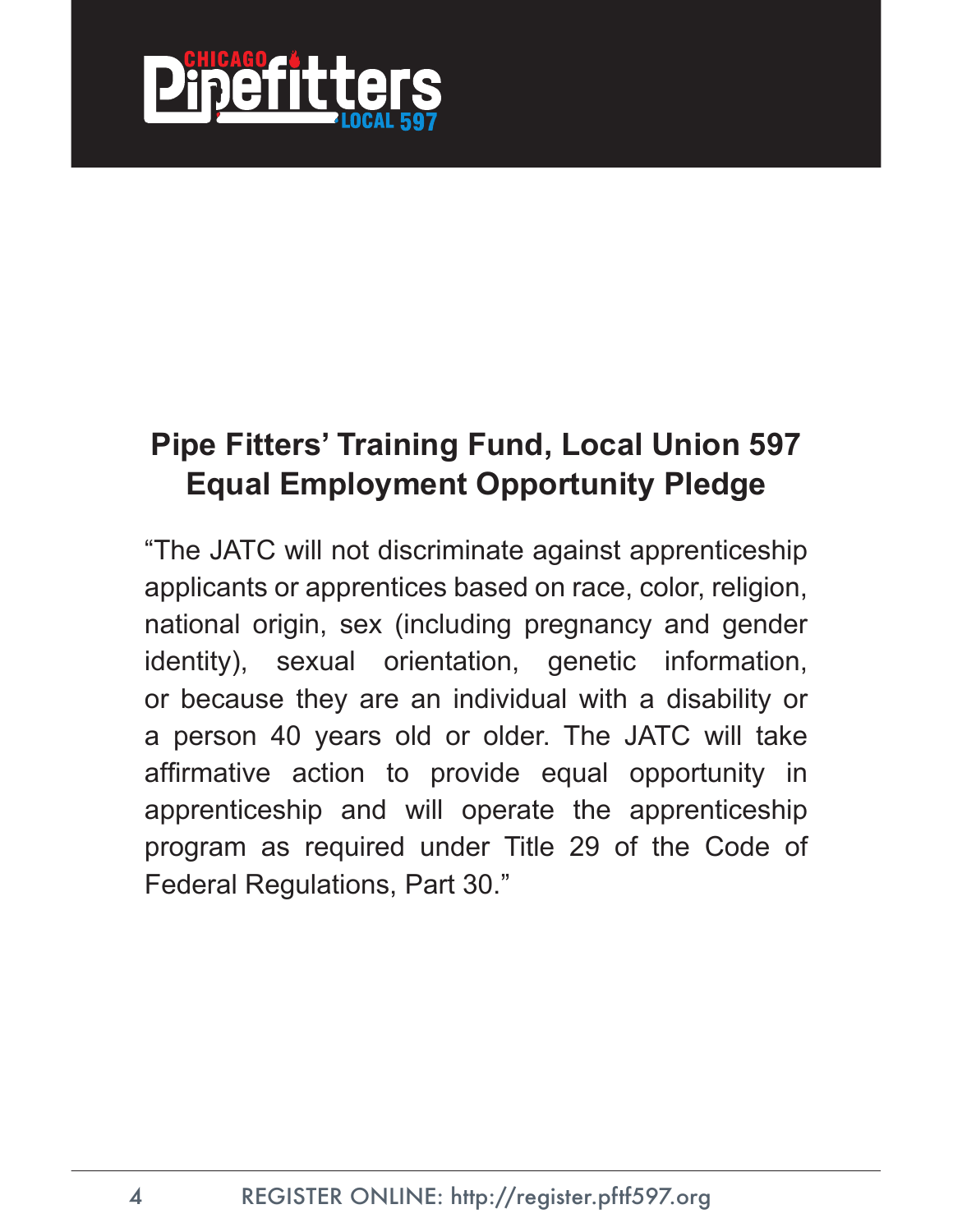## Three Trimester Courses - Mokena

#### Three Trimester Courses Begin: October 11, 2021

#### Courses Run Three Trimesters

### MONDAY CLASSES BEGIN: October 11, 2021 BB 401 Boiler Burner

Room: 1130 Book: ESCO Institute Books Fee: \$50.00 Prerequisite: Electrical & Print Reading

### THURSDAY CLASSES BEGIN: October 14, 2021

#### CF 401 Centrifugal Chillers

Room: 2117 Book: None

#### BB 401 Boiler Burner

Room: 1130 Book: ESCO Institute Books Fee: \$50.00 Prerequisite: Electrical & Print Reading

#### SATURDAY CLASSES BEGIN: October 16, 2021

#### BB 401-S Boiler Burner - Saturday Course

Room: 1130 Book: ESCO Institute Books Fee: \$50.00 Prerequisite: Electrical & Print Reading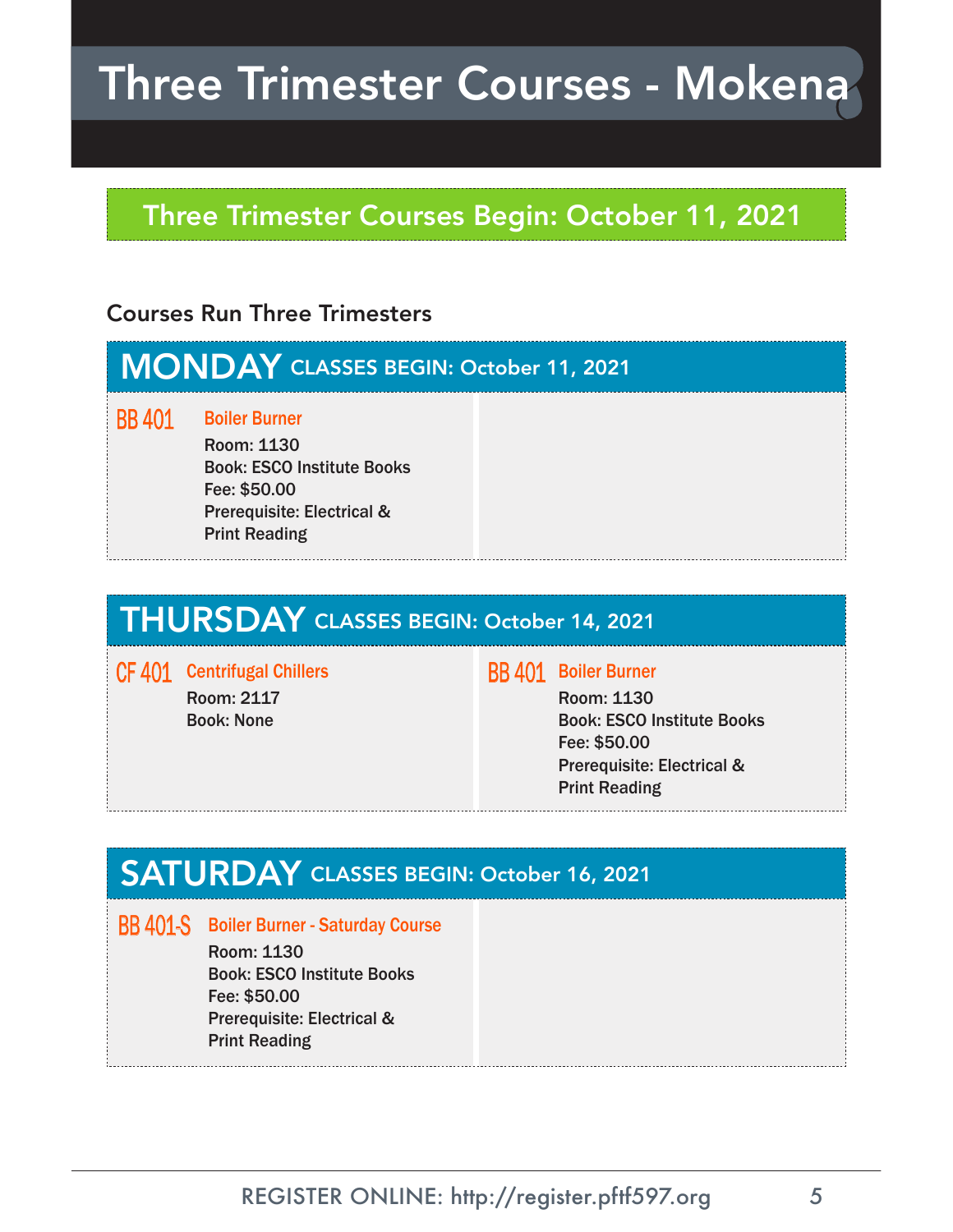## HVAC Service Courses - Mokena

#### First Trimester Begins: October 11, 2021



### WEDNESDAY CLASSES BEGIN: October 13, 2021

RF 105-1 Basic Refrigeration Room: 2117 Book: UA HVAC Manual Fee: \$90.00

#### WB 303-1 Steam Systems

Room: 1130 Book: Steam Systems Fee: \$50.00

#### EL 201-1 Basic Applied Electical

Room: 2118 Book: Electrical Controls for Mechanical Equipment Fee: \$75.00

### THURSDAY CLASSES BEGIN: October 14, 2021

CT 201-1 Pneumatic Controls

Room: 2116 Book: Pneumatic Controls Fee: \$50.00

MC 301-1 Middle Market Chillers 10 to 200 Ton Room: 2117 Book: None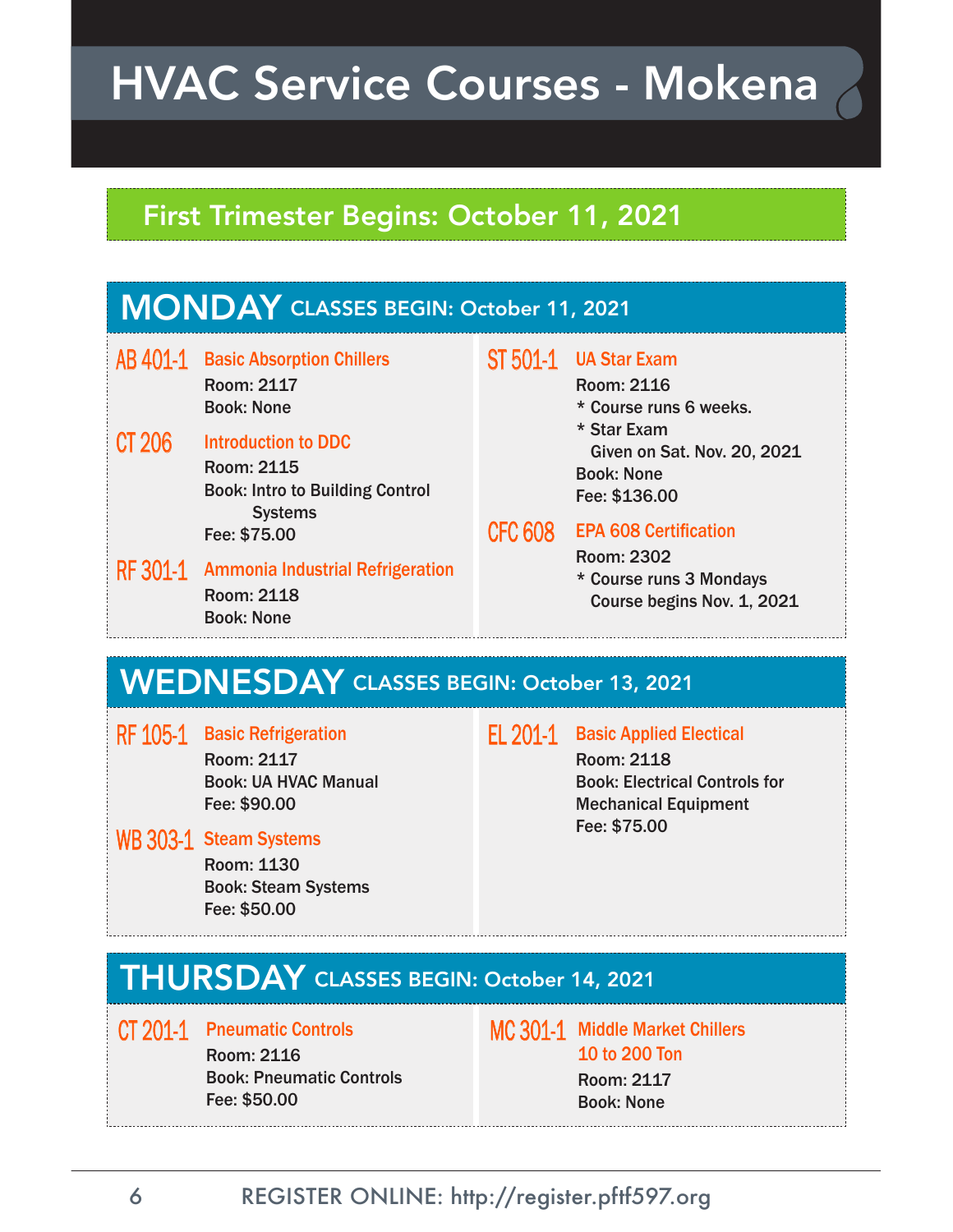

### Second Trimester Begins: January 10, 2022

| <b>MONDAY CLASSES BEGIN: January 10, 2022</b> |                                                                                                                                |          |                                                                                      |
|-----------------------------------------------|--------------------------------------------------------------------------------------------------------------------------------|----------|--------------------------------------------------------------------------------------|
|                                               | AB 402-2 Advanced Absorption Chillers<br><b>Room: 2117</b><br><b>Book: None</b>                                                | ST 501-1 | <b>UA Star Exam - Recertification</b><br><b>Room: 2116</b><br>* Course runs 2 weeks. |
| CT 207                                        | <b>DDC - Johnson Controls</b><br><b>Room: 2115</b><br><b>Book: Intro to Building Control</b><br><b>Systems</b><br>Fee: \$75.00 |          | * Star Exam Given on<br>Sat. Jan. 22, 2022<br><b>Book: None</b><br>Fee: \$84.00      |

### WEDNESDAY CLASSES BEGIN: January 12, 2022

| RF 205-2 Intermediate Refrigeration                      | CR 201-2 Liebert Units               |
|----------------------------------------------------------|--------------------------------------|
| Room: 2117                                               | <b>Room: 2116</b>                    |
| <b>Book: UA HVAC Manual</b>                              | <b>Book: None</b>                    |
| Fee: \$90.00<br><b>Prerequisite: Basic Refrigeration</b> | EL 202-2 Applied Electrical 2        |
|                                                          | <b>Room: 2118</b>                    |
| WB 301-2 Basic Hydronics                                 | <b>Book: Electrical Controls for</b> |
| Room: 1130                                               | <b>Mechanical Equipment</b>          |
| <b>Book: Hydronics</b>                                   | Fee: \$75.00                         |
| Fee: \$50.00                                             | Prerequisite: Applied Electrical 1   |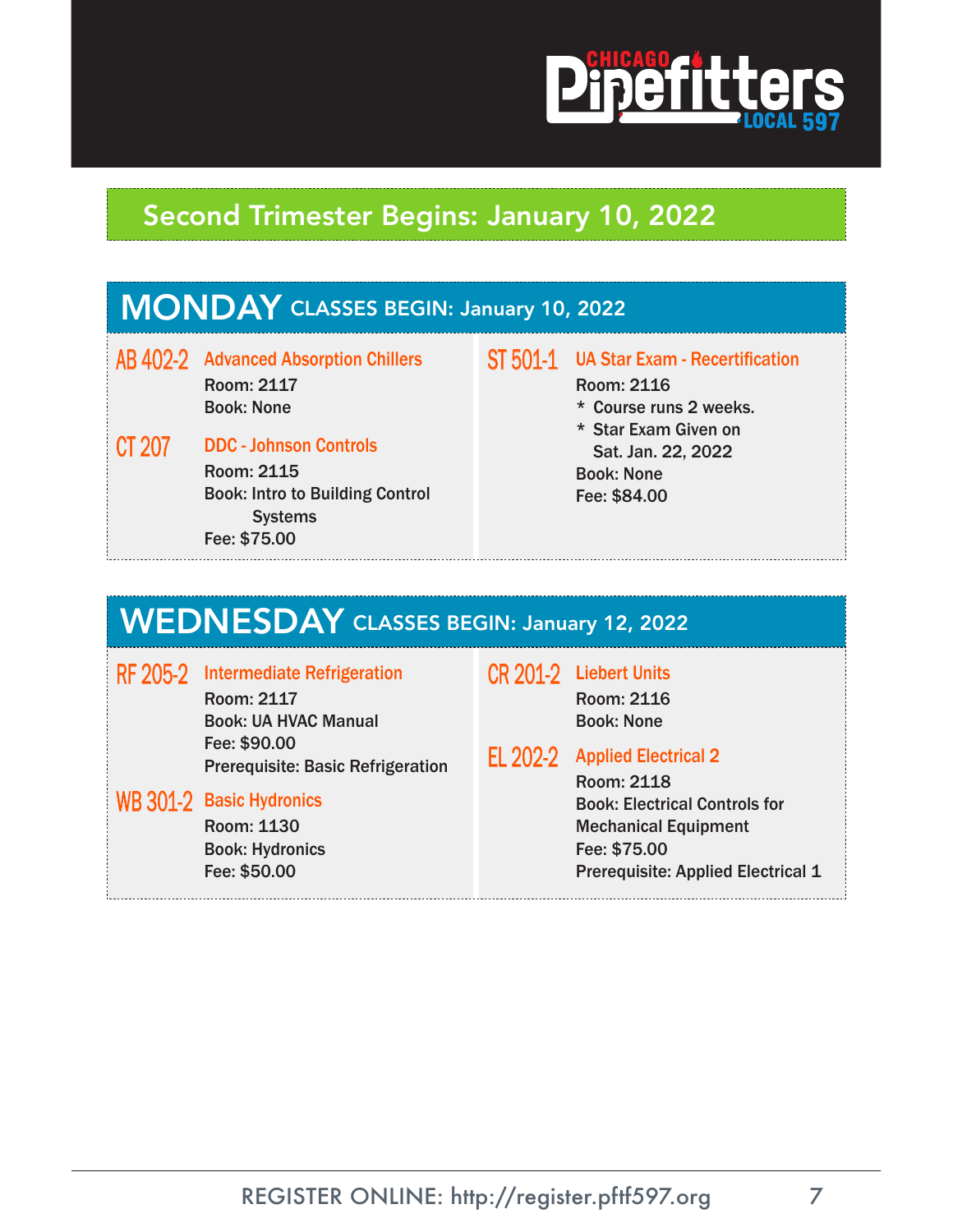## HVAC Service Courses - Mokena

### Second Trimester Begins: January 10, 2022

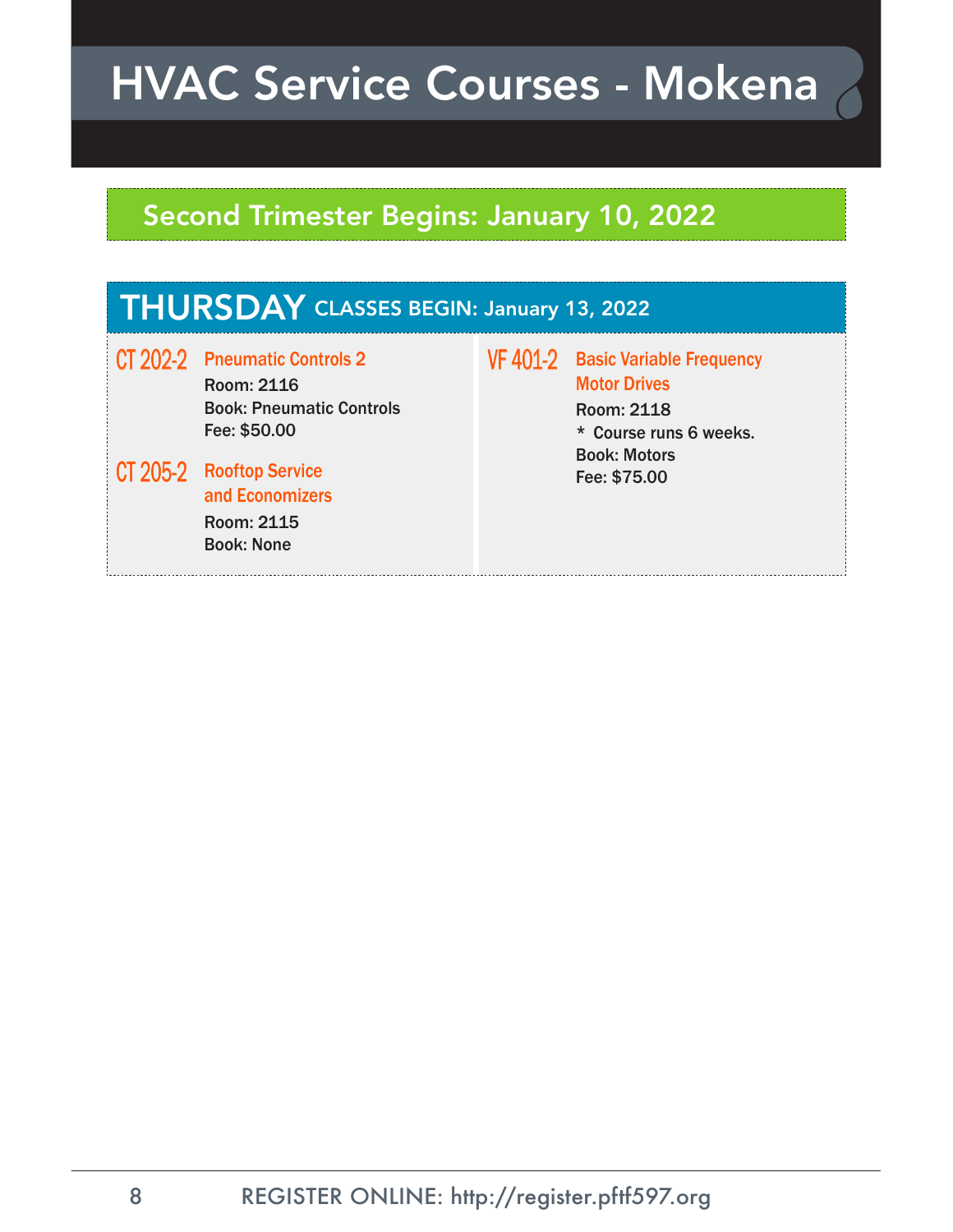

#### Third Trimester Begins: April 11, 2022

#### MONDAY CLASSES BEGIN: April 11, 2022

#### ST 501-3 UA Star Exam

Room: 2116

\* Course runs 6 weeks

\* Star Exam Given on Sat. May 21, 2022 Book: None Fee: \$136.00

#### CT 208 DDC - Honeywell Controls

Room: 2115 Book: Intro to Building Control **Systems** Fee: \$75.00

### WEDNESDAY CLASSES BEGIN: April 13, 2022

RF 305-3 Supermarket Refrigeration **Systems** 

> Room: 2117 Book: U.A. HVAC Manual

#### WB 302-3 Advanced Hydronics

Room: 1130 Book: Hydronic Heating and Cooling Fee: \$50.00 Prerequisite: Basic Hydronics

#### EL 203-3 Applied Electrical 3

Room: 2118 Book: Electrical Controls for Mechanical Equipment Fee: \$75.00 Prerequisite: Applied Electrical 2

#### THURSDAY CLASSES BEGIN: April 14, 2022

VF 402-3 Advanced Variable Frequency

Motor Drives

Room: 2118 \* Course runs 6 weeks Book: Motors Fee: \$75.00

REGISTER ONLINE: http://register.pftf597.org 9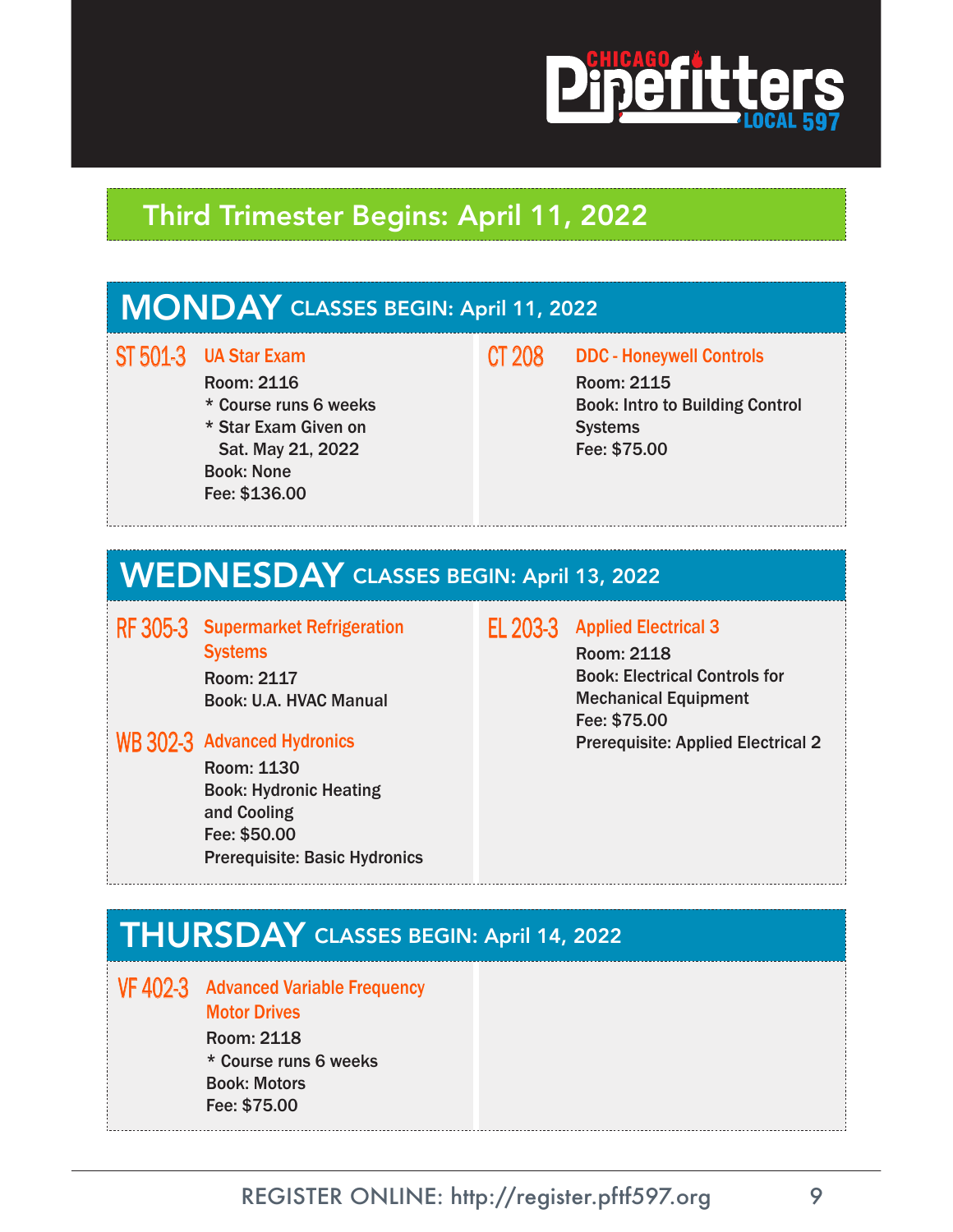## HVAC Saturday Seminars - Mokena

#### All listed seminars meet for 1 (one) Saturday.

### SATURDAY CLASSES TIME: 7 A.M. to 3:30 P.M.

| <b>SM 111</b> | <b>Ice Machines</b><br>Room: 2117<br>Class begins: October 16, 2021 | <b>SM 402</b> | <b>Drive Motor to Compressor</b><br>and Pump Alignment<br>Room: 2117<br>Class begins: January 29, 2022 |
|---------------|---------------------------------------------------------------------|---------------|--------------------------------------------------------------------------------------------------------|
|               | <b>SM 201-1 Pneumatics Open Calibration Lab</b>                     |               |                                                                                                        |
|               | Room: 2116                                                          | <b>SM 404</b> | <b>Gas Fired Absorption Hands On</b>                                                                   |
|               | Class begins: October 30, 2021                                      |               | Room: 2117<br>Class begins: February 12, 2022                                                          |
|               | <b>SM 501-G</b> Heat Load Calculation                               |               |                                                                                                        |
|               | <b>Room: 2115</b>                                                   |               | <b>SM 408-1 Siemens LMV3 Combustion</b>                                                                |
|               | Class begins: October 30, 2021                                      |               | <b>Controls</b>                                                                                        |
|               |                                                                     |               | Room: 1130                                                                                             |
|               | <b>SM 408-3</b> Fulton Pulse Boiler Operation<br>and Maintenance    |               | Class begins: February 26, 2022                                                                        |
|               | Room: 1130                                                          |               | <b>SM 408-2 Siemens LMV5 Combustion</b>                                                                |
|               | Class begins: December 4, 2021                                      |               | <b>Controls</b>                                                                                        |
|               |                                                                     |               | Room: 1130                                                                                             |
| <b>SM 401</b> | <b>Large Motor Starters Wye</b>                                     |               | Class begins: March 5, 2022                                                                            |
|               | <b>Delta Wiring</b>                                                 |               |                                                                                                        |
|               | Room: 2117                                                          |               | <b>SM 502-G</b> Cooling Load Calculation                                                               |
|               | Class begins: January 15, 2022                                      |               | <b>Room: 2115</b>                                                                                      |
|               |                                                                     |               | Class begins: April 9, 2022                                                                            |
| SM 201-2      | <b>Pneumatics Open Calibration Lab</b>                              |               |                                                                                                        |
|               | Room: 2116                                                          | <b>SM 405</b> | <b>Centrifugal Hands On</b>                                                                            |
|               | Class begins: January 29, 2022                                      |               | Room: 2117                                                                                             |
|               |                                                                     |               | Class begins: May 7, 2022                                                                              |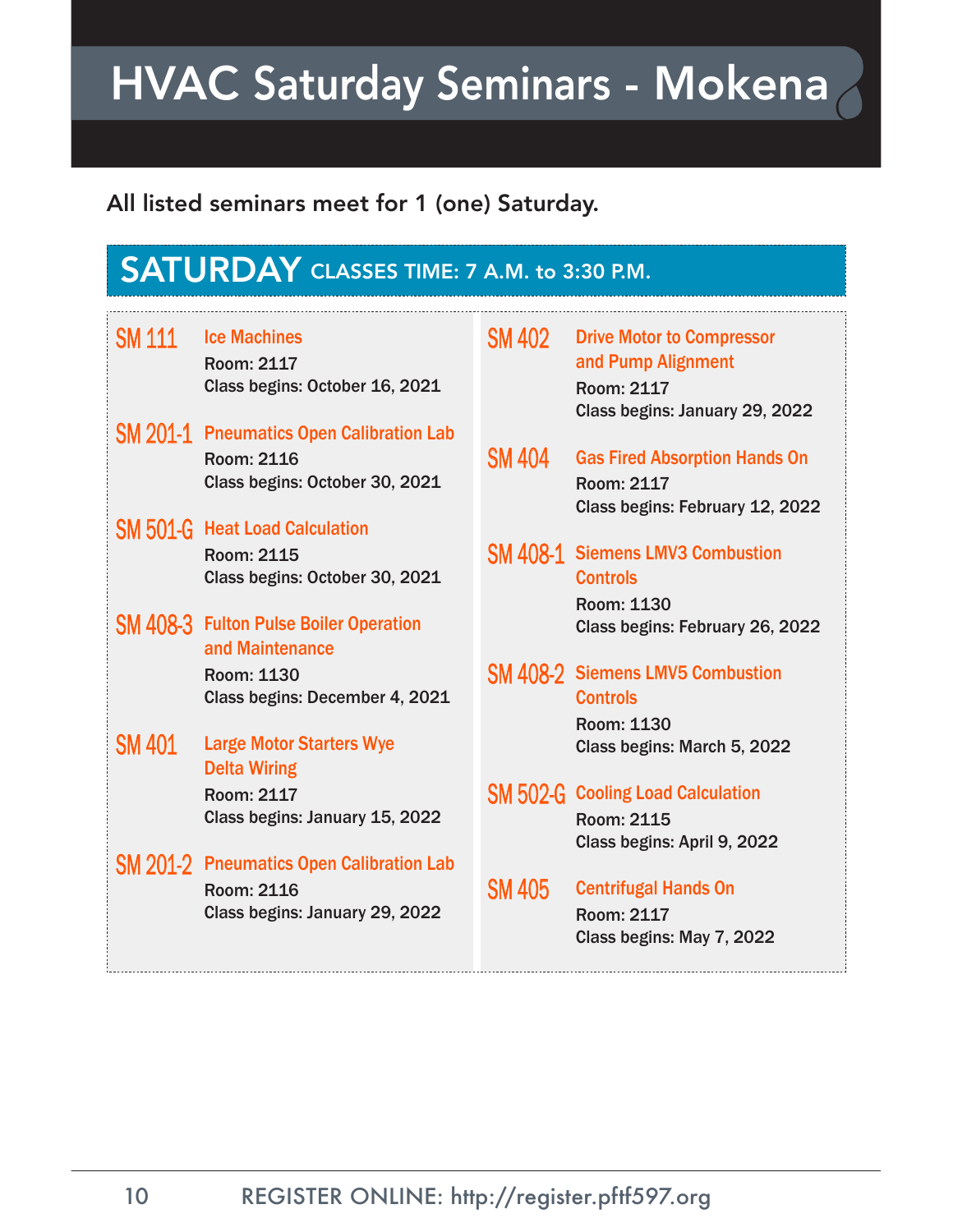## HVAC Service Courses - Mokena

#### All listed seminars meet for 3 CONSECUTIVE SATURDAYS.

### SATURDAY CLASSES TIME: 7 A.M. to 3:30 P.M.

|                 | CT-205-S1 Rooftop Service and Economizers<br><b>Room: 2116</b><br>Class begins: October 16, 2021<br><b>Book: None</b><br><b>RH 101-S1 Residential Heating</b> | <b>CT 209-S</b> | <b>DDC - Carrier Controls</b><br><b>Room: 2115</b><br>Class begins: February 5, 2022<br><b>Book: Intro to Building Control</b><br><b>Systems</b><br>Fee: \$75.00 |
|-----------------|---------------------------------------------------------------------------------------------------------------------------------------------------------------|-----------------|------------------------------------------------------------------------------------------------------------------------------------------------------------------|
|                 | <b>Room: 2302</b><br>Class begins: October 16, 2021<br><b>Book: None</b>                                                                                      |                 | <b>RF 101-S1 Basic Air Conditioning</b><br>and Refrigeration                                                                                                     |
| <b>RF-305-S</b> | <b>Supermarket Refrigeration</b><br><b>Systems</b><br>Room: 2117<br>Class begins: October 30, 2021                                                            |                 | <b>Room: 2302</b><br>Class begins: March 5, 2022<br><b>Book: UA HVAC Manual</b><br>Fee: \$90.00                                                                  |
|                 | Book: U.A. HVAC Manual<br><b>Prerequisite: Basic Refrigeration</b>                                                                                            |                 | CT 205-S2 Rooftop Service and Economizers<br>Room: 2117                                                                                                          |
| <b>VF 401-S</b> | <b>Variable Frequency Motor Drives</b><br><b>Room: 2118</b>                                                                                                   |                 | Class begins: April 2, 2022<br><b>Book: None</b>                                                                                                                 |
|                 | Class begins: October 30, 2021<br><b>Book: Motors</b><br>Fee: \$75.00                                                                                         | <b>CT 201-S</b> | <b>Pneumatic Controls</b><br><b>Room: 2116</b><br>Class begins: April 9, 2022                                                                                    |
|                 | <b>RH 101-S2 Residential Heating</b><br>Room: 2302<br>Class begins: November 6, 2021                                                                          |                 | * Course runs 6 weeks<br><b>Book: Pneumatic Controls</b><br>Fee: \$50.00                                                                                         |
|                 | <b>Book: None</b>                                                                                                                                             |                 | RF 101-S2 Basic Air Conditioning                                                                                                                                 |
| <b>RF 501-S</b> | CO <sub>2</sub> Refrigeration Systems<br>Room: 2117<br>Class begins: January 8, 2022<br><b>Book: None</b>                                                     |                 | and Refrigeration<br><b>Room: 2302</b><br>Class begins: April 9, 2022<br><b>Book: UA HVAC Manual</b><br>Fee: \$90.00                                             |
|                 |                                                                                                                                                               |                 | MC 301-S Middle Market Chillers<br>10 to 200 Ton<br><b>Room: 2117</b><br>Class begins: April 23, 2022<br><b>Book: None</b>                                       |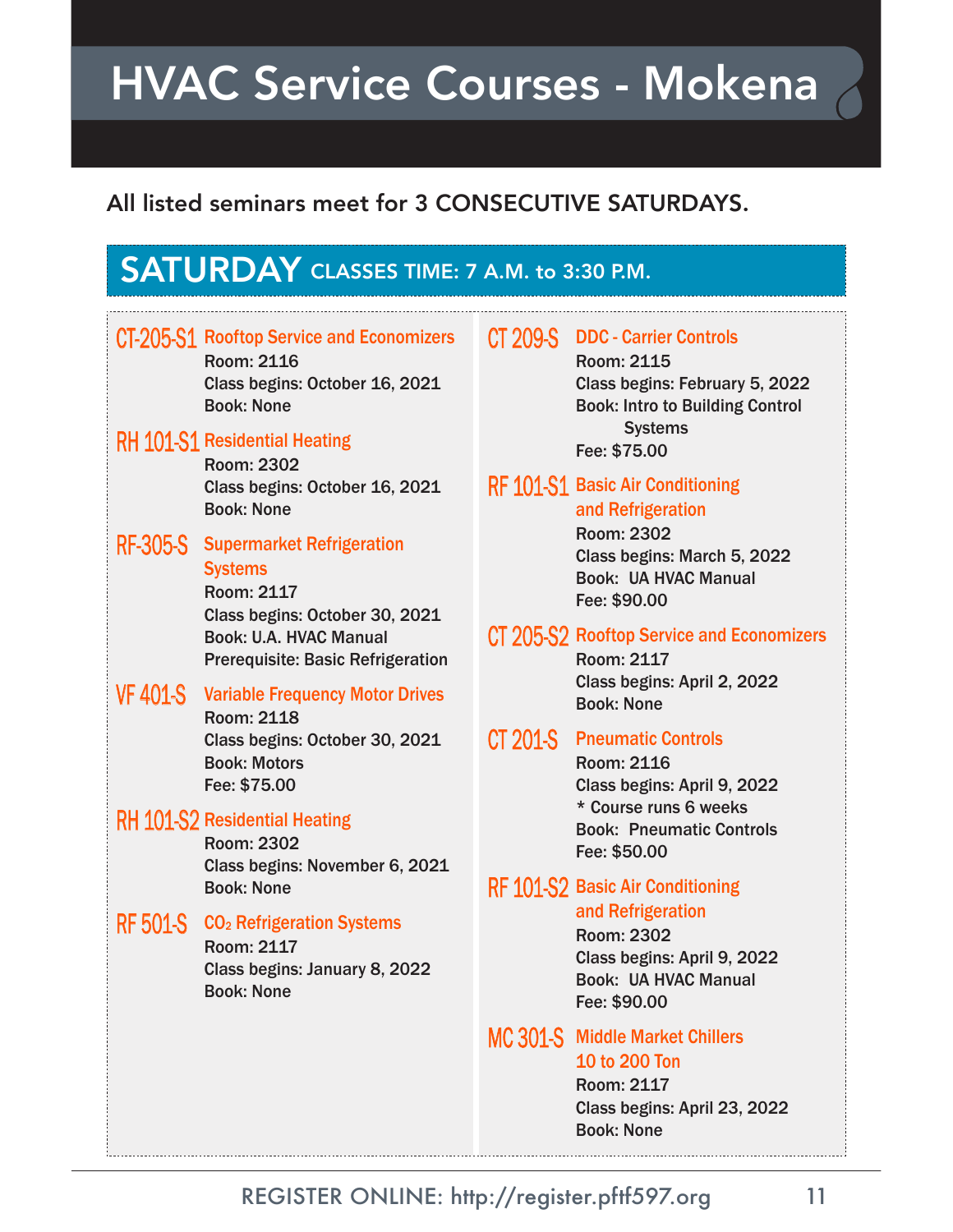## Technology Courses

## **TECHNOLOGY COURSES - MOKENA**

### First Trimester

Note: Three night courses run Monday, Wednesday and Thursday of the same week.

| <b>BIM-2</b> | <b>Building Information Modeling</b><br>(BIM) Level II<br><b>Room: 2122</b><br>Class begins: October 11, 2021<br>Mon.-Wed. | BLB-1        | <b>Introduction to Bluebeam</b><br>Room: 2121<br>Class begins: November 8, 2021<br><b>Three Nights</b>      |
|--------------|----------------------------------------------------------------------------------------------------------------------------|--------------|-------------------------------------------------------------------------------------------------------------|
| <b>TRI-1</b> | <b>Introduction to Trimble</b><br>Room: 2121<br>Class begins: October 11, 2021<br><b>Three Nights</b>                      | <b>TRI-1</b> | <b>Introduction to Trimble</b><br>Room: 2121<br>Class begins: November 15, 2021<br><b>Three Nights</b>      |
| <b>BIM-1</b> | <b>Building Information Modeling</b><br>(BIM) Level I<br>Room: 2122<br>Class begins: October 12, 2021                      | $XL-1$       | <b>Introduction to Excel</b><br><b>Room: 2121</b><br>Class begins: November 29, 2021<br><b>Three Nights</b> |
|              | Tue.-Thu.                                                                                                                  | BLB-2        | <b>Advanced Bluebeam</b><br>Room: 2121                                                                      |
| <b>BLB-1</b> | <b>Introduction to Bluebeam</b><br>Room: 2121<br>Class begins: October 18, 2021                                            |              | Class begins: December 4, 2021<br><b>ONE SATURDAY</b>                                                       |
|              | <b>Three Nights</b>                                                                                                        | XL2          | <b>Advanced Excel</b><br><b>Room: 2121</b>                                                                  |
| $XL-1$       | <b>Introduction to Excel</b><br>Room: 2121<br>Class begins: October 25, 2021<br><b>Three Nights</b>                        |              | Class begins: December 11, 2021<br><b>ONE SATURDAY</b>                                                      |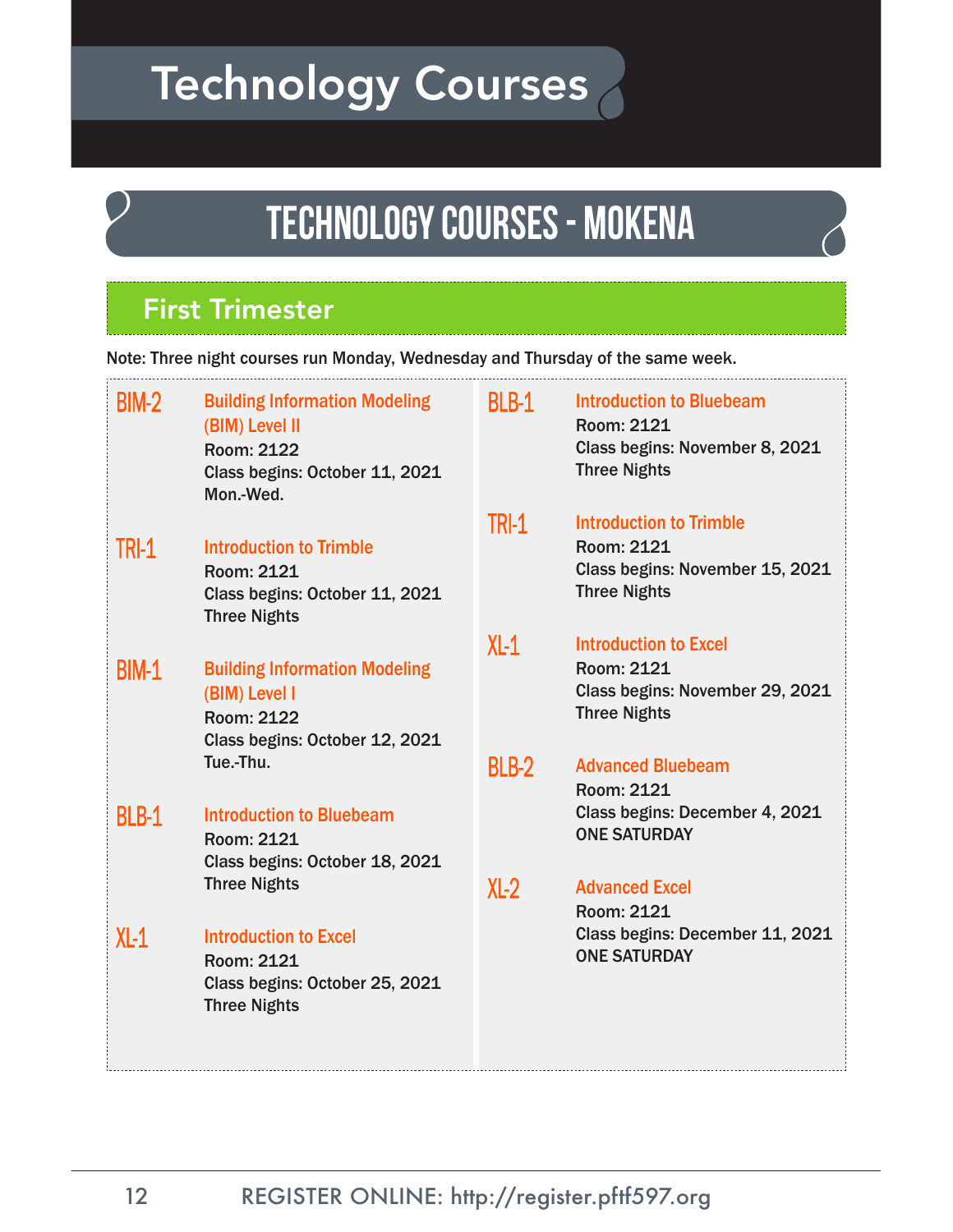

### **TECHNOLOGY COURSES - MOKENA**

### Second Trimester

| Note: Three night courses run Monday, Wednesday and Thursday of the same week. |                                                                                                                            |              |                                                                                                               |
|--------------------------------------------------------------------------------|----------------------------------------------------------------------------------------------------------------------------|--------------|---------------------------------------------------------------------------------------------------------------|
| <b>BIM-2</b>                                                                   | <b>Building Information Modeling</b><br>(BIM) Level II<br><b>Room: 2122</b><br>Class begins: January 10, 2022<br>Mon.-Wed. | BLB-1        | <b>Introduction to Bluebeam</b><br><b>Room: 2121</b><br>Class begins: February 7, 2022<br><b>Three Nights</b> |
| <b>TRI-1</b>                                                                   | <b>Introduction to Trimble</b><br>Room: 2121<br>Class begins: January 10, 2022<br><b>Three Nights</b>                      | $XL-1$       | <b>Introduction to Excel</b><br><b>Room: 2121</b><br>Class begins: February 28, 2022<br><b>Three Nights</b>   |
| <b>BIM-1</b>                                                                   | <b>Building Information Modeling</b><br>(BIM) Level I<br><b>Room: 2122</b><br>Class begins: January 11, 2022               | <b>BLB-2</b> | <b>Advanced Bluebeam</b><br><b>Room: 2121</b><br>Class begins: March 5, 2022<br><b>ONE SATURDAY</b>           |
| <b>BLB-1</b>                                                                   | Tue.-Thu.<br><b>Introduction to Bluebeam</b><br><b>Room: 2121</b><br>Class begins: January 17, 2022<br><b>Three Nights</b> | <b>TRI-1</b> | <b>Introduction to Trimble</b><br>Room: 2121<br>Class begins: March 7, 2022<br><b>Three Nights</b>            |
| $XL-1$                                                                         | <b>Introduction to Excel</b><br><b>Room: 2121</b><br>Class begins: January 24, 2022<br><b>Three Nights</b>                 | $XL-2$       | <b>Advanced Excel</b><br><b>Room: 2121</b><br>Class begins: March 12, 2022<br><b>ONE SATURDAY</b>             |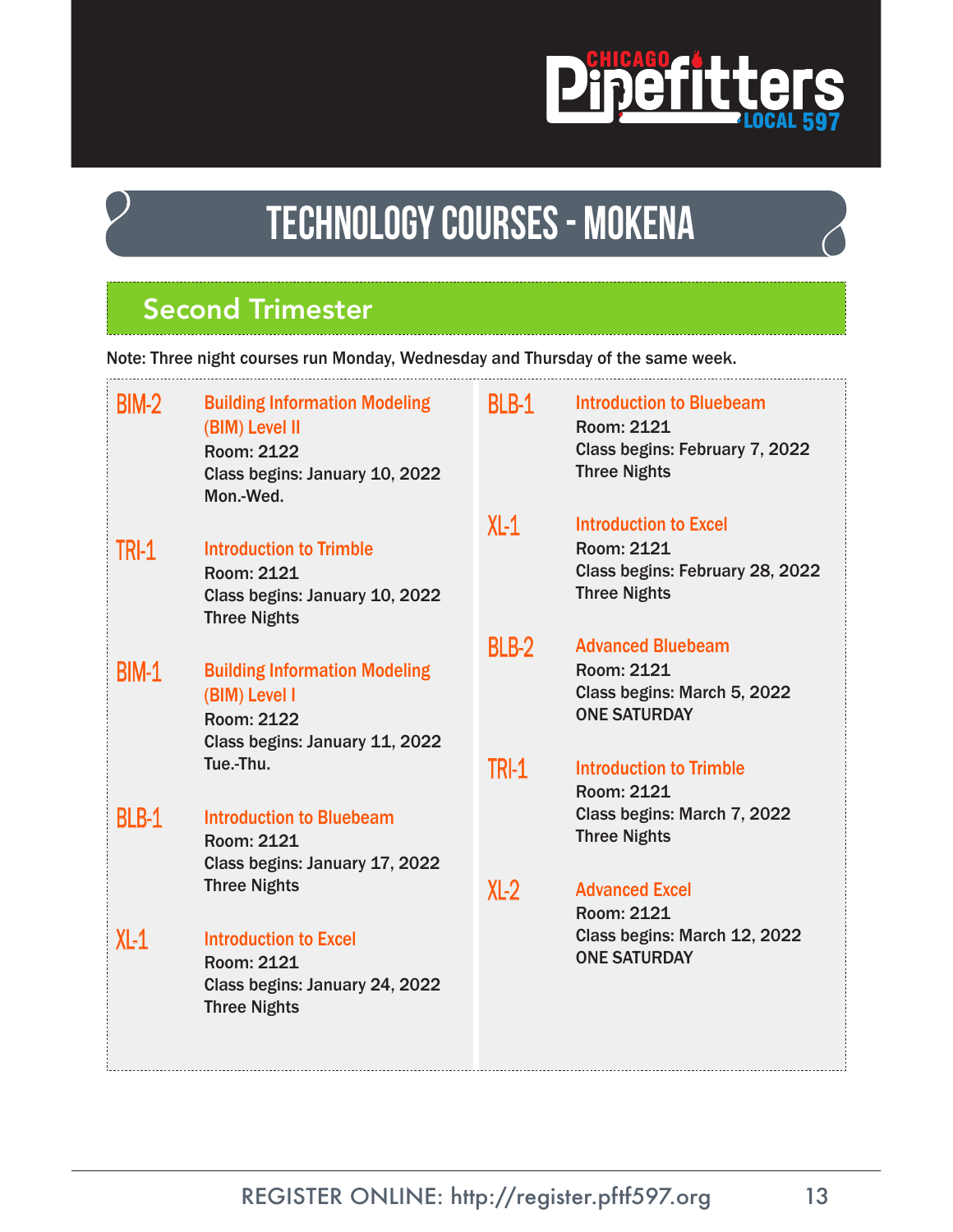## Technology Courses

## **TECHNOLOGY COURSES - MOKENA**

### Third Trimester

Note: Three night courses run Monday, Wednesday and Thursday of the same week.

| <b>BIM-2</b> | <b>Building Information Modeling</b><br>(BIM) Level II<br>Room: 2122<br>Class begins: April 11, 2022<br>Mon.-Wed. | <b>BIM-1</b> | <b>Building Information Modeling</b><br>(BIM) Level I<br><b>Room: 2122</b><br>Class begins: April 12, 2022<br>Tue.-Thu. |
|--------------|-------------------------------------------------------------------------------------------------------------------|--------------|-------------------------------------------------------------------------------------------------------------------------|
| <b>TRI-1</b> | Introduction to Trimble<br>Room: 2121<br>Class begins: April 11, 2022<br><b>Three Nights</b>                      | <b>BLB-1</b> | <b>Introduction to Bluebeam</b><br><b>Room: 2121</b><br>Class begins: April 18, 2022<br><b>Three Nights</b>             |
|              |                                                                                                                   | $XL-1$       | <b>Introduction to Excel</b><br>Room: 2121<br>Class begins: April 28, 2022<br><b>Three Nights</b>                       |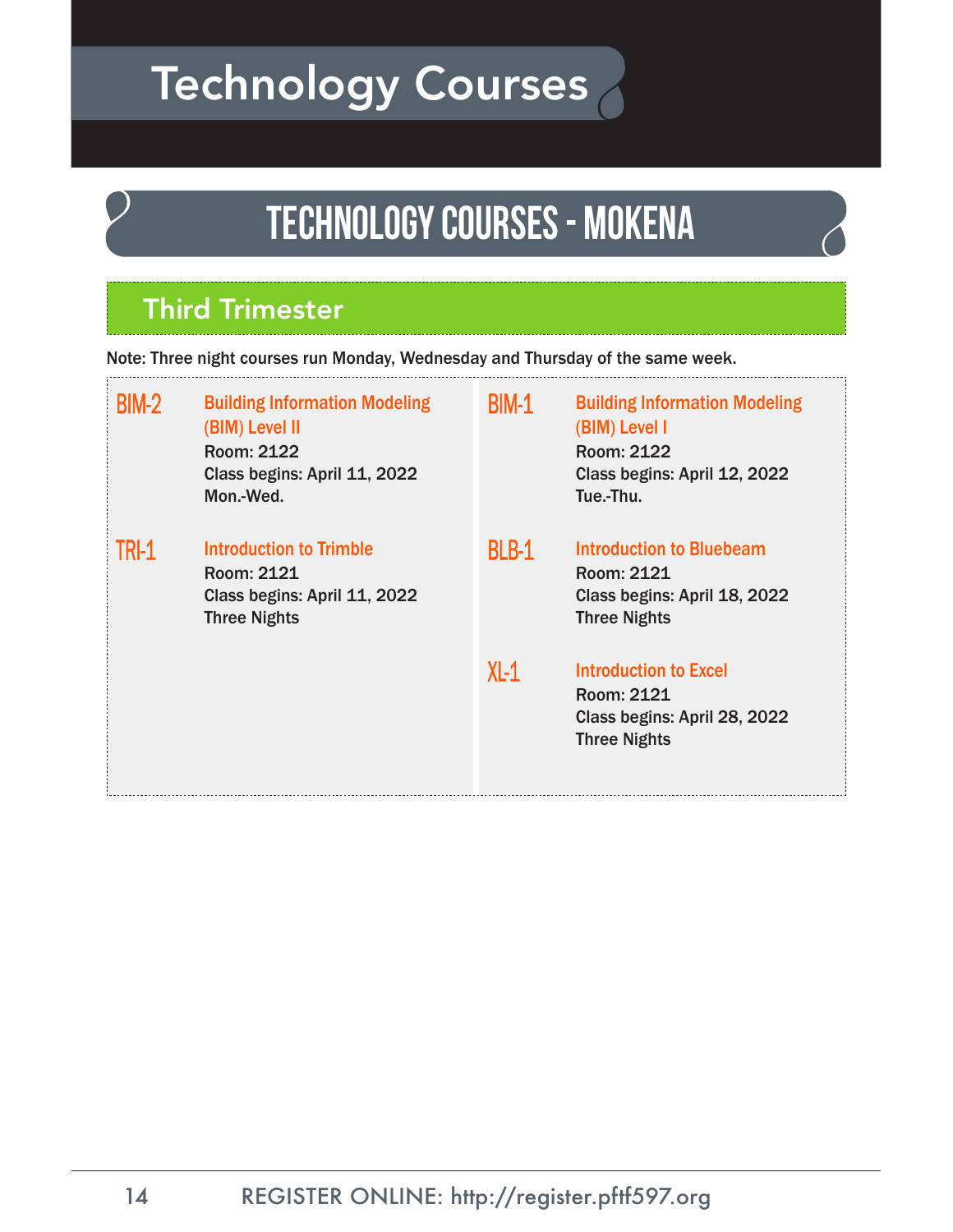

## **TECHNOLOGY COURSES - MOKENA**

### Third Trimester

Note: Three night courses run Monday, Wednesday and Thursday of the same week.

| BLB-1        | <b>Introduction to Bluebeam</b><br>Room: 2121<br>Class begins: May 9, 2022<br><b>Three Nights</b> | <b>TRI-1</b> | <b>Introduction to Trimble</b><br>Room: 2121<br>Class begins: June 6, 2022<br><b>Three Nights</b> |
|--------------|---------------------------------------------------------------------------------------------------|--------------|---------------------------------------------------------------------------------------------------|
| XL1          | <b>Introduction to Excel</b><br>Room: 2121<br>Class begins: May 23, 2022<br><b>Three Nights</b>   | $XL-2$       | <b>Advanced Excel</b><br>Room: 2121<br>Class begins: June 11, 2022<br><b>ONE SATURDAY</b>         |
| <b>BLB-2</b> | <b>Advanced Bluebeam</b><br>Room: 2121<br>Class begins: June 4, 2022<br><b>ONE SATURDAY</b>       |              |                                                                                                   |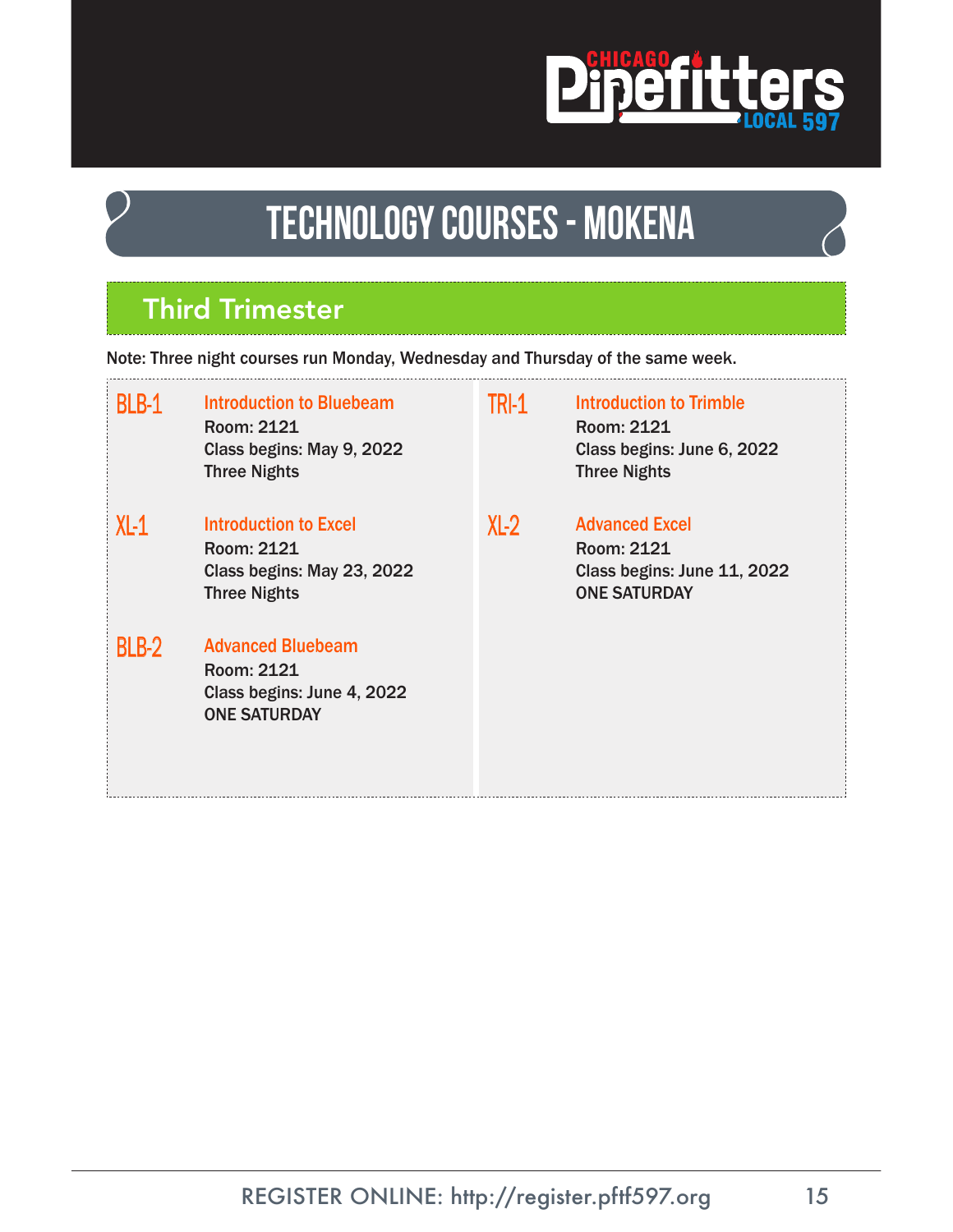## Welding Courses - Mokena

## **orbital welding courseS**

| AOW-1        | <b>Orbital Welding</b><br><b>Room: 1116</b><br>Class begins: October 12, 2021<br>Tue-Thu 5 Weeks<br><b>Prerequisite: GTAW Certification</b> | AOW-4        | <b>Orbital Welding</b><br><b>Room: 1116</b><br>Class begins: February 15, 2022<br>Tue-Thu 5 Weeks<br><b>Prerequisite: GTAW Certification</b> |
|--------------|---------------------------------------------------------------------------------------------------------------------------------------------|--------------|----------------------------------------------------------------------------------------------------------------------------------------------|
| <b>AOW-2</b> | <b>Orbital Welding</b><br>Room: 1116<br>Class begins: November 16, 2021<br>Tue-Thu 5 Weeks<br><b>Prerequisite: GTAW Certification</b>       | <b>AOW-5</b> | <b>Orbital Welding</b><br>Room: 1116<br>Class begins: March 22, 2022<br>Tue-Thu 5 Weeks<br><b>Prerequisite: GTAW Certification</b>           |
| AOW-3        | <b>Orbital Welding</b><br>Room: 1116<br>Class begins: January 11, 2022<br><b>Tue-Thu 5 Weeks</b><br><b>Prerequisite: GTAW Certification</b> | AOW-6        | <b>Orbital Welding</b><br><b>Room: 1116</b><br>Class begins: April 26, 2022<br>Tue-Thu 5 Weeks<br><b>Prerequisite: GTAW Certification</b>    |

Note: Apprentices must have welding requirements completed prior to enrollment.

### **wire welding COURSES**

| $WW-1$ | <b>Wire Welding</b><br>Room: 1212<br>Class begins: October 11, 2021<br><b>Mon-Wed 11 Weeks</b> | WW-4        | <b>Wire Welding</b><br>Room: 1212<br>Class begins: January 11, 2022<br>Tue-Thu 11 Weeks      |
|--------|------------------------------------------------------------------------------------------------|-------------|----------------------------------------------------------------------------------------------|
| $WW-2$ | <b>Wire Welding</b><br>Room: 1212<br>Class begins: October 12, 2021<br>Tue-Thu 11 Weeks        | <b>WW-5</b> | <b>Wire Welding</b><br>Room: 1212<br>Class begins: April 11, 2022<br><b>Mon-Wed 11 Weeks</b> |
| $WW-3$ | <b>Wire Welding</b><br>Room: 1212<br>Class begins: January 10, 2022<br><b>Mon-Wed 11 Weeks</b> | $WW-6$      | <b>Wire Welding</b><br>Room: 1212<br>Class begins: April 12, 2022<br><b>Tue-Thu 11 Weeks</b> |

Note: Apprentices must have welding requirements completed prior to enrollment.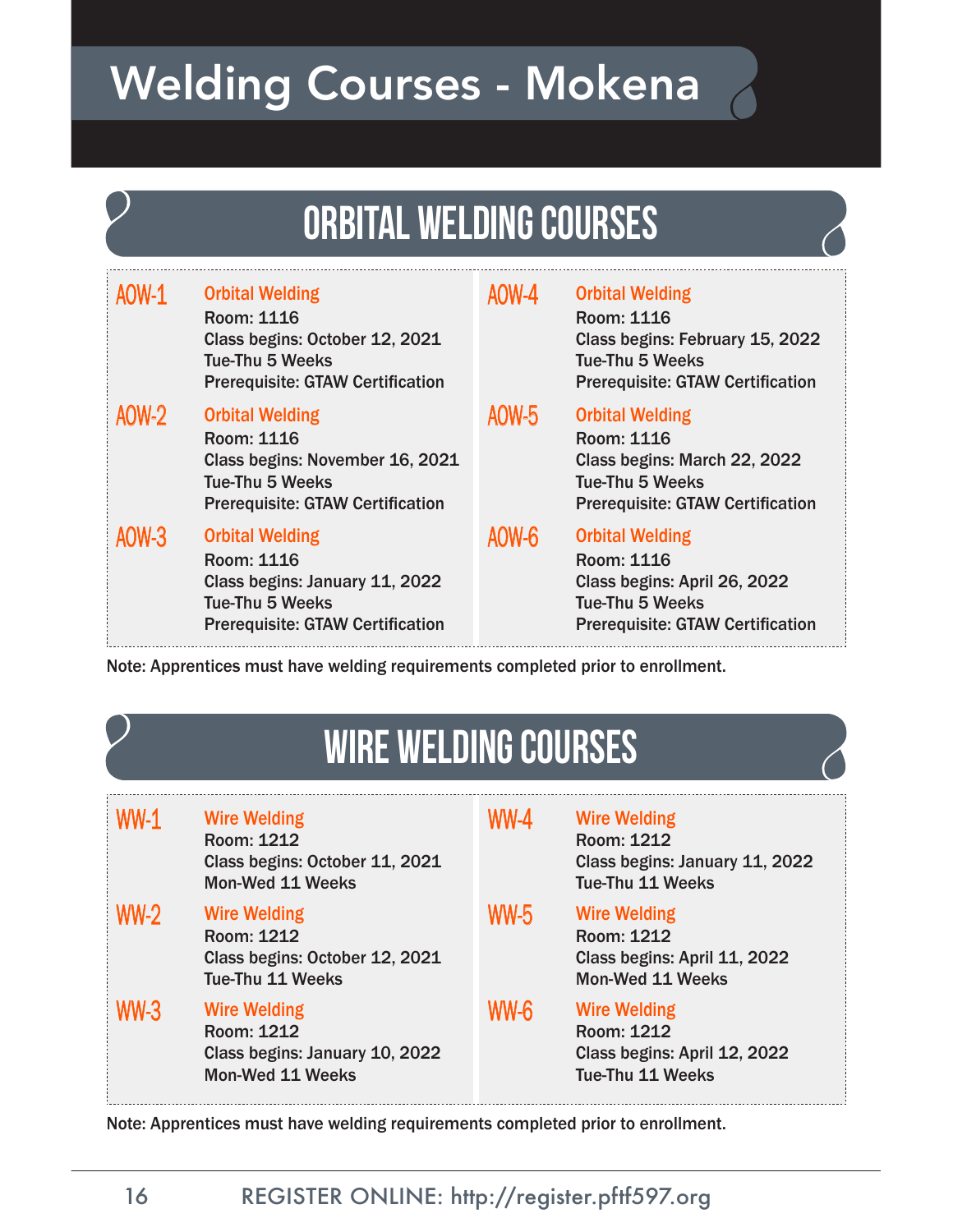

## **polyETHYLENE fusion courseS**

Course meets Tuesday and Thursday for 3 weeks.

#### First Trimester

PEF-1 Polyethylene Fusion Room: 2200 Class begins: October 26, 2021



#### PEF-2 Polyethylene Fusion Room: 2200 Class begins: November 23, 2021

### Second Trimester

PEF-3 Polyethylene Fusion Room: 2200 Class begins: January 11, 2022

PEF-4 Polyethylene Fusion Room: 2200 Class begins: February 15, 2022

PEF-5 Polyethylene Fusion Room: 2200 Class begins: March 15, 2022

### Third Trimester

PEF-6 Polyethylene Fusion Room: 2200 Class begins: April 12, 2022

PEF-7 Polyethylene Fusion Room: 2200 Class begins: May 10, 2022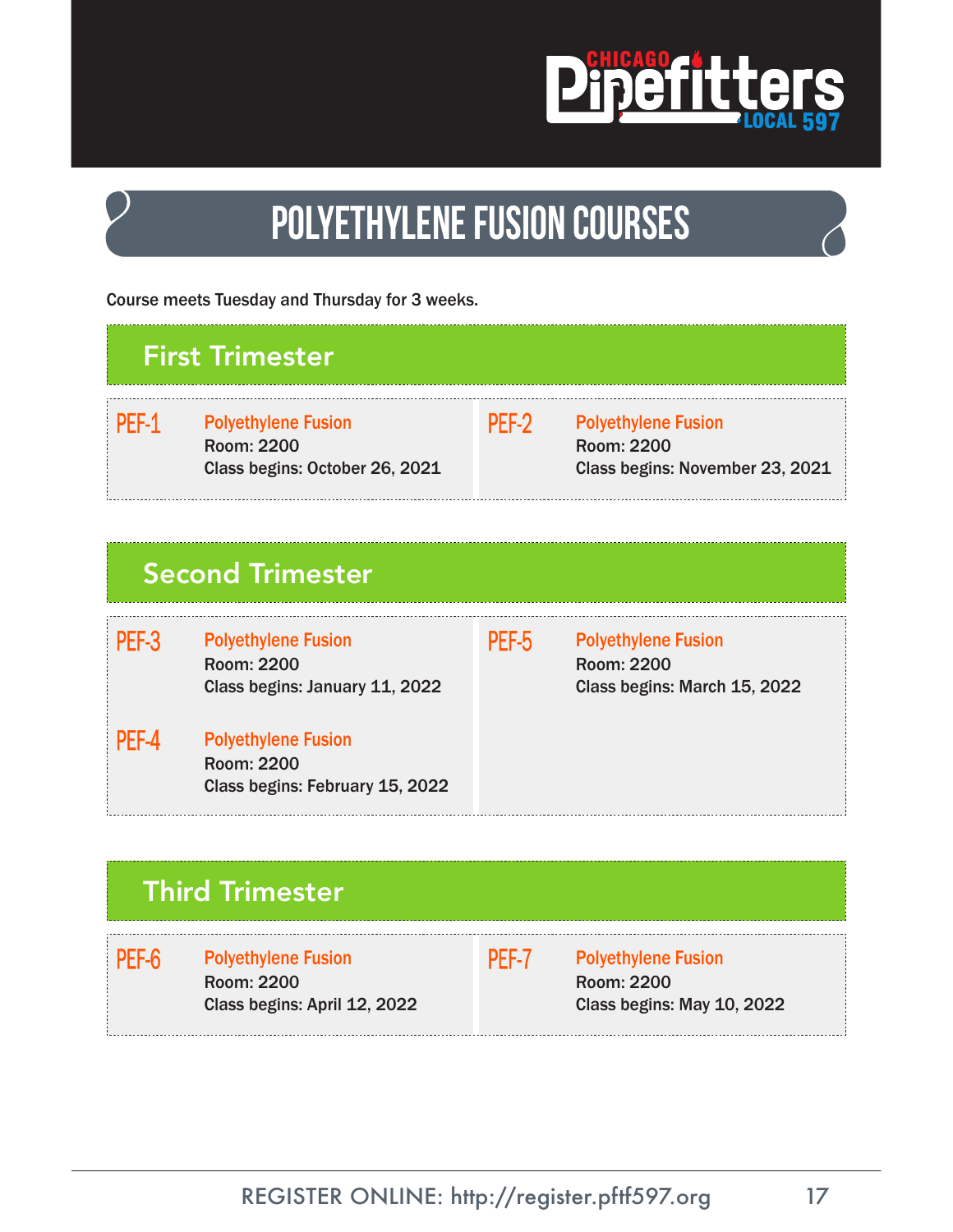## Welding Courses - Mokena

## **alloy welding courses**

| $AL-1$ | <b>Alloy Welding</b><br><b>Room: 1212</b><br>Class begins: October 11, 2021<br>Prerequisite: UA-15<br><b>Mon-Wed 11 Weeks</b> | $AL-4$ | <b>Alloy Welding</b><br>Room: 1212<br>Class begins: January 11, 2022<br>Prerequisite: UA-15<br>Tue-Thu 11 Weeks      |
|--------|-------------------------------------------------------------------------------------------------------------------------------|--------|----------------------------------------------------------------------------------------------------------------------|
| $AL-2$ | <b>Alloy Welding</b><br>Room: 1212<br>Class begins: October 12, 2021<br>Prerequisite: UA-15<br>Tue-Thu 11 Weeks               | $AL-5$ | <b>Alloy Welding</b><br>Room: 1212<br>Class begins: April 11, 2022<br>Prerequisite: UA-15<br><b>Mon-Wed 11 Weeks</b> |
| $AL-3$ | <b>Alloy Welding</b><br>Room: 1212<br>Class begins: January 10, 2022<br>Prerequisite: UA-15<br><b>Mon-Wed 11 Weeks</b>        | $AL-6$ | <b>Alloy Welding</b><br>Room: 1212<br>Class begins: April 12, 2022<br>Prerequisite: UA-15<br>Tue-Thu 11 Weeks        |

Note: Apprentices must have welding requirements completed prior to enrollment.

| <b>PIPE LINE WELDING COURSES</b> |
|----------------------------------|
|----------------------------------|

| $PI-1$ | <b>Pipe Line Welding</b><br>Room: 1212<br>Class begins: October 11, 2021<br><b>Mon-Wed 11 Weeks</b> | PL-4   | <b>Pipe Line Welding</b><br>Room: 1212<br>Class begins: January 11, 2022<br>Tue-Thu 11 Weeks             |
|--------|-----------------------------------------------------------------------------------------------------|--------|----------------------------------------------------------------------------------------------------------|
| $PI-2$ | <b>Pipe Line Welding</b><br>Room: 1212<br>Class begins: October 12, 2021<br>Tue-Thu 11 Weeks        | $PL-5$ | <b>Pipe Line Welding</b><br><b>Room: 1212</b><br>Class begins: April 11, 2022<br><b>Mon-Wed 11 Weeks</b> |
| PL3    | <b>Pipe Line Welding</b><br>Room: 1212<br>Class begins: January 10, 2022<br><b>Mon-Wed 11 Weeks</b> | PL-6   | <b>Pipe Line Welding</b><br>Room: 1212<br>Class begins: April 12, 2022<br>Tue-Thu 11 Weeks               |

Note: Apprentices must have welding requirements completed prior to enrollment.

**Programme**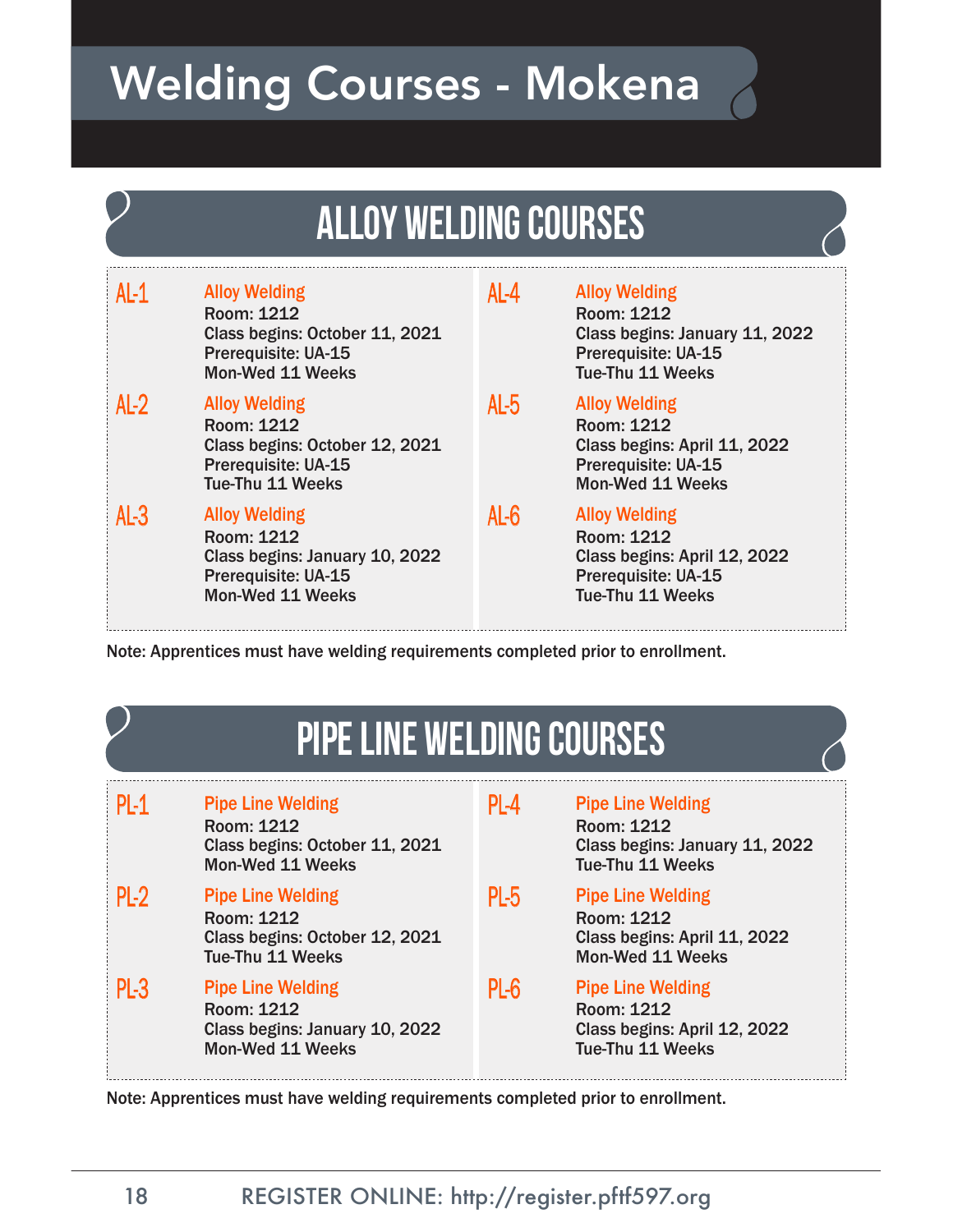## Additional Courses

### **bolting COURSES - MOKENA**

#### First Trimester

7110 OSHA 7110 Certification - Safe Bolting Principals & Practices Room: 2200 Class begins: October 16, 2021 Fee: \$50.00 ONE SATURDAY

7110 OSHA 7110 Certification - Safe Bolting Principals & Practices Room: 2200 Class begins: November 6, 2021 Fee: \$50.00 ONE SATURDAY

7110 OSHA 7110 Certification - Safe Bolting Principals & Practices Room: 2200 Class begins: December 11, 2021 Fee: \$50.00 ONE SATURDAY

#### Second Trimester

7110 OSHA 7110 Certification - Safe Bolting Principals & Practices Room: 2200 Class begins: January 15, 2022 Fee: \$50.00 ONE SATURDAY 7110 OSHA 7110 Certification - Safe Bolting Principals & Practices Room: 2200 Class begins: February 19, 2022 Fee: \$50.00 ONE SATURDAY 7110 OSHA 7110 Certifcation – Safe Bolting Principals & Practices Room: 2200 Class begins: March 19, 2022 Fee: \$50.00 ONE SATURDAY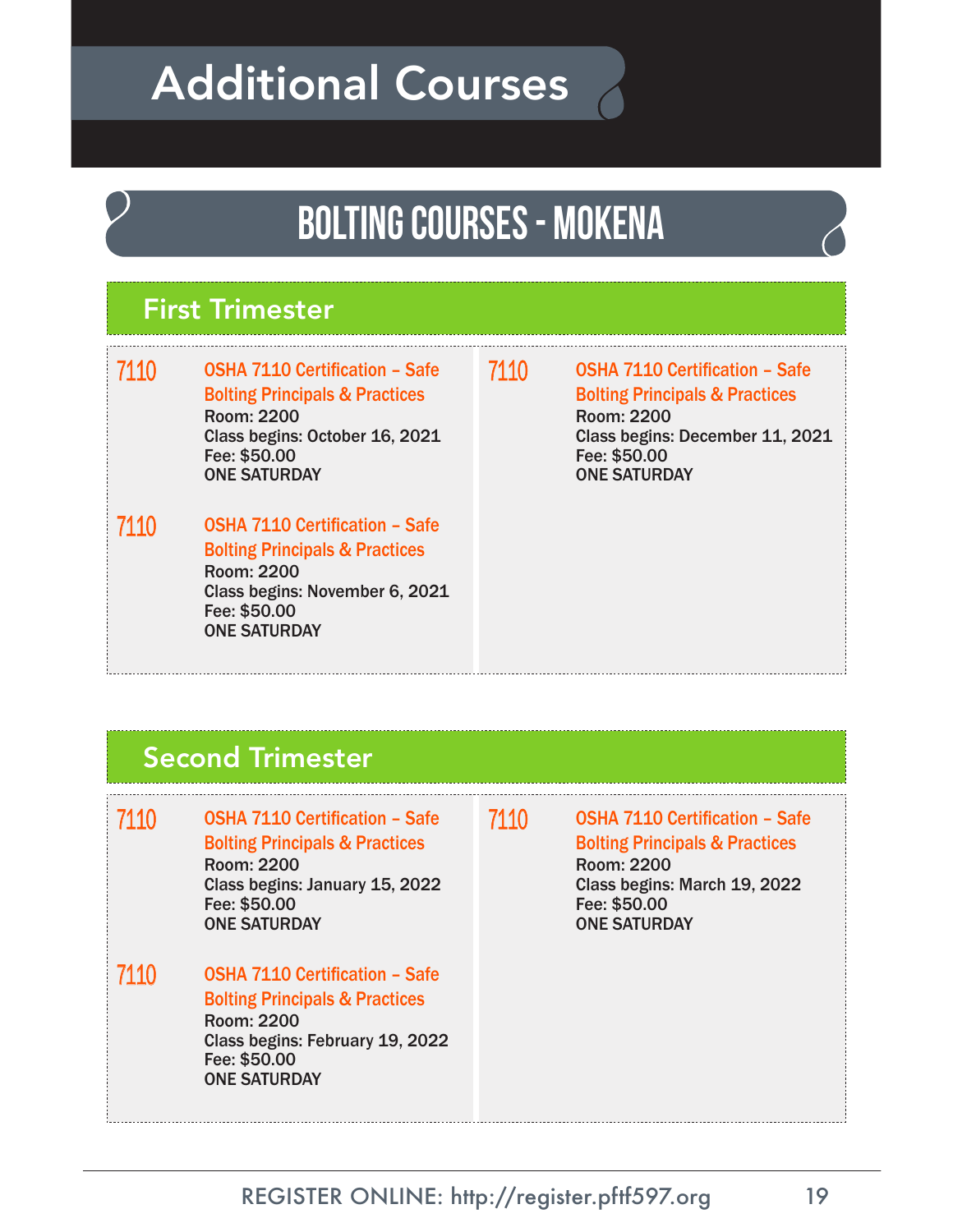## Additional Courses

### **bolting COURSES - MOKENA**

### Third Trimester

| 7110          | <b>OSHA 7110 Certification - Safe</b><br><b>Bolting Principals &amp; Practices</b><br><b>Room: 2200</b><br>Class begins: April 16, 2022<br>Fee: \$50.00<br><b>ONE SATURDAY</b> | 7110 | <b>OSHA 7110 Certification - Safe</b><br><b>Bolting Principals &amp; Practices</b><br><b>Room: 2200</b><br>Class begins: May 14, 2022<br>Fee: \$50.00<br><b>ONE SATURDAY</b>  |
|---------------|--------------------------------------------------------------------------------------------------------------------------------------------------------------------------------|------|-------------------------------------------------------------------------------------------------------------------------------------------------------------------------------|
| <b>BOLT-1</b> | <b>ASME Qualified Bolting Specialist</b><br><b>Room: 2200</b><br><b>MONDAYS</b><br>Class begins: May 4, 2022<br>Fee: \$325.00<br>Prerequisite: 7110 Certification              | 7110 | <b>OSHA 7110 Certification - Safe</b><br><b>Bolting Principals &amp; Practices</b><br><b>Room: 2200</b><br>Class begins: June 18, 2022<br>Fee: \$50.00<br><b>ONE SATURDAY</b> |

Note: Additional 7110 courses will be scheduled as needed. Please contact the Training Center for additional information. (708) 326-9240 x 2203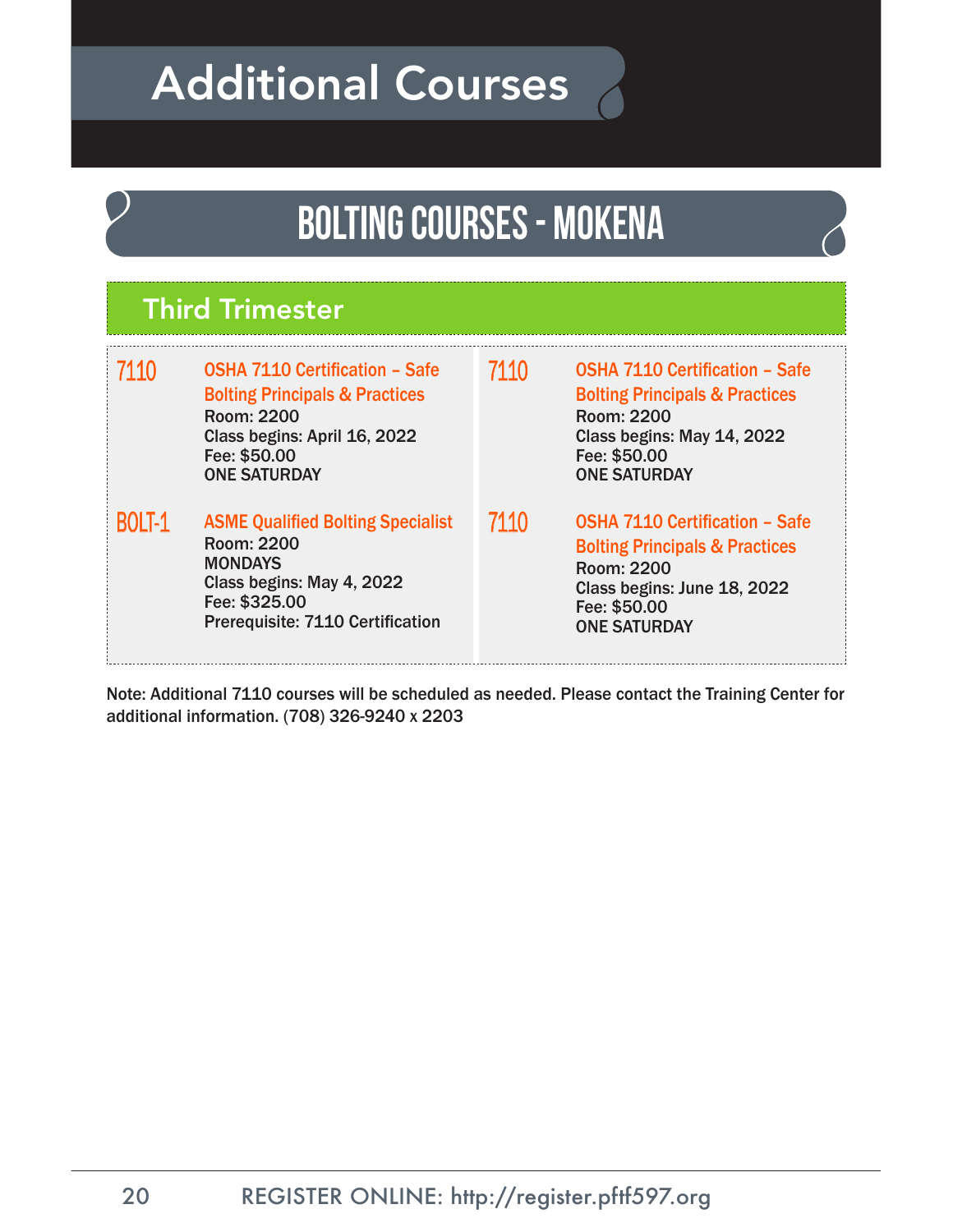### **Pipefitter** S

## **medical gas COURSES - MOKENA**

PPE & Proper Work Attire Required for Brazing.

### First Trimester

| MGR-1  | <b>Medical Gas Recertification</b><br>Room: 2203<br>Class begins: September 7, 2021<br><b>Book: NFPA/ASSE</b><br>Fee: \$224.00<br>Tue.-Thu.      | MGR-4       | <b>Medical Gas Recertification</b><br><b>Room: 2203</b><br>Class begins: October 4, 2021<br><b>Book: NFPA/ASSE</b><br>Fee: \$224.00<br>Mon.-Wed.   |
|--------|--------------------------------------------------------------------------------------------------------------------------------------------------|-------------|----------------------------------------------------------------------------------------------------------------------------------------------------|
| $MG-1$ | <b>Medical Gas Certification</b><br><b>Room: 2204</b><br>Class begins: September 8, 2021<br><b>Book: NFPA/ASSE</b><br>Fee: \$331.00<br>Mon.-Wed. | MGR-5       | <b>Medical Gas Recertification</b><br><b>Room: 2203</b><br>Class begins: October 12, 2021<br><b>Book: NFPA/ASSE</b><br>Fee: \$224.00<br>Tue-Thu.   |
| MGR-2  | * 4 years experience<br><b>Medical Gas Recertification</b><br>Room: 2203<br>Class begins: September 8, 2021                                      | <b>BZ-2</b> | <b>Brazing Course - Non Med Gas</b><br><b>Room: 1205</b><br>Class begins: November 9, 2021<br><b>Room: West Shop</b><br>Tue.-Thu. (5 nights)       |
| $BZ-1$ | <b>Book: NFPA/ASSE</b><br>Fee: \$224.00<br>Mon.-Wed.<br>* Wednesday start<br><b>Brazing Course - Non Med Gas</b>                                 | MGR-6       | <b>Medical Gas Recertification</b><br><b>Room: 2203</b><br>Class begins: November 10, 2021<br><b>Book: NFPA/ASSE</b><br>Fee: \$224.00              |
|        | <b>Room: 1205</b><br>Class begins: September 13, 2021<br>Mon.-Wed. (5 nights)                                                                    |             | Mon.-Wed.<br>* Wednesday start                                                                                                                     |
| MGR-3  | <b>Medical Gas Recertification</b><br><b>Room: 2203</b><br>Class begins: October 7, 2021<br><b>Book: NFPA/ASSE</b><br>Fee: \$224.00              | MGR-7       | <b>Medical Gas Recertification</b><br><b>Room: 2203</b><br>Class begins: November 16, 2021<br><b>Book: NFPA/ASSE</b><br>Fee: \$224.00<br>Tue.-Thu. |
|        | Tue.-Thu.<br>* Thursday start                                                                                                                    | MGR-8       | <b>Medical Gas Recertification</b><br><b>Room: 2203</b><br>Class begins: November 23, 2021<br><b>Book: NFPA/ASSE</b><br>Fee: \$224.00<br>Tue.-Thu. |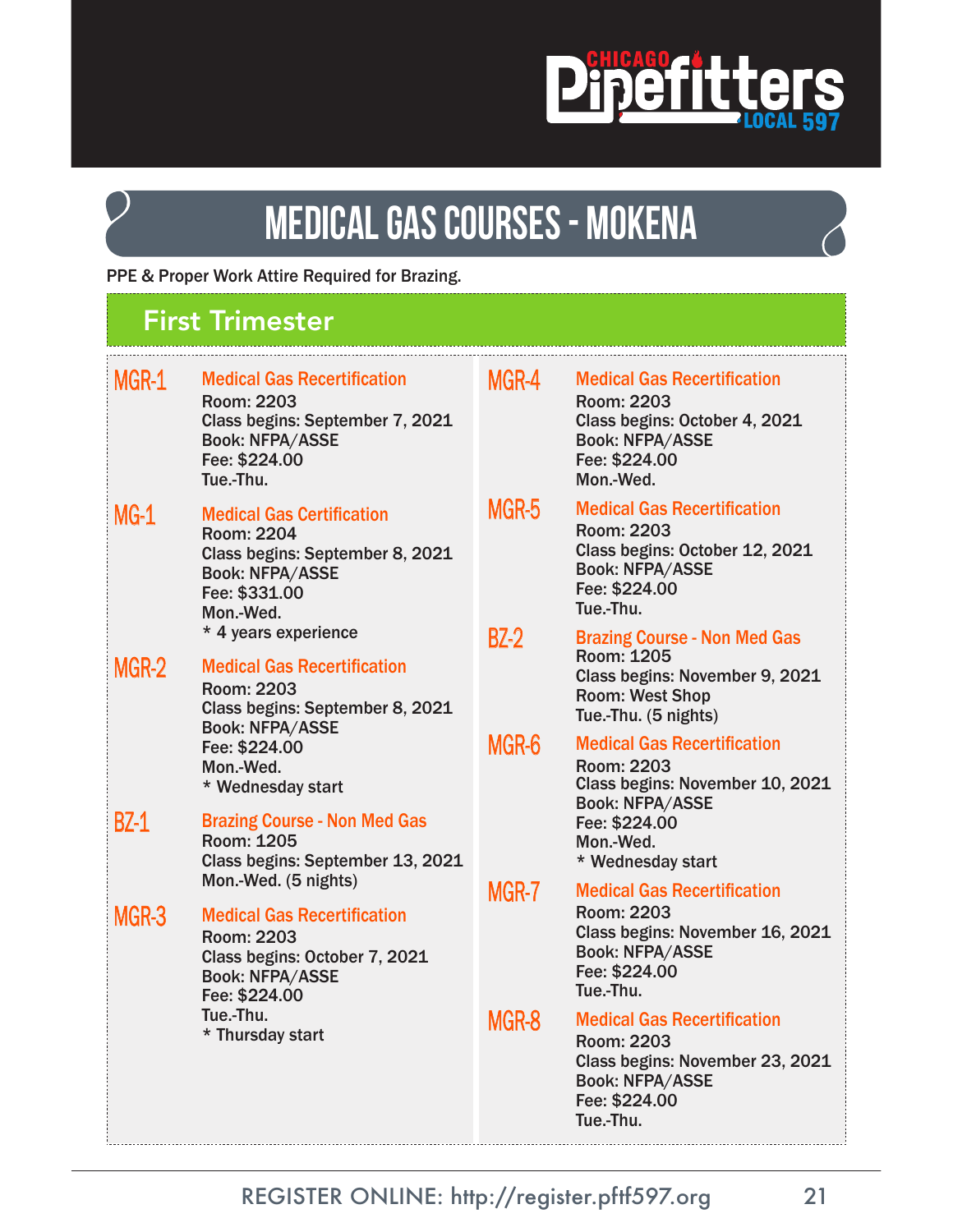## Additional Courses

### **medical gas COURSES - MOKENA**

PPE & Proper Work Attire Required for Brazing.

#### Second Trimester

| $MG-3$        | <b>Medical Gas Certification</b><br><b>Room: 2204</b><br>Class begins: January 10, 2022<br><b>Book: NFPA/ASSE</b><br>Fee: \$331.00<br>Mon.-Wed.<br>* 4 years experience | <b>MGR-12</b> | <b>Medical Gas Recertification</b><br>Room: 2203<br>Class begins: February 8, 2022<br><b>Book: NFPA/ASSE</b><br>Fee: \$224.00<br>Tue.-Thur.                          |
|---------------|-------------------------------------------------------------------------------------------------------------------------------------------------------------------------|---------------|----------------------------------------------------------------------------------------------------------------------------------------------------------------------|
| MGR-9         | <b>Medical Gas Recertification</b><br>Room: 2203<br>Class begins: January 10, 2022<br><b>Book: NFPA/ASSE</b><br>Fee: \$224.00<br>Mon.-Wed.                              | $MG-4$        | <b>Medical Gas Certification</b><br><b>Room: 2204</b><br>Class begins: March 7, 2022<br><b>Book: NFPA/ASSE</b><br>Fee: \$331.00<br>Mon.-Wed.<br>* 4 years experience |
| <b>MGR-10</b> | <b>Medical Gas Recertification</b><br><b>Room: 2203</b><br>Class begins: January 11, 2022<br><b>Book: NFPA/ASSE</b><br>Fee: \$224.00<br>Tue.-Thur.                      | <b>MGR-13</b> | <b>Medical Gas Recertification</b><br><b>Room: 2203</b><br>Class begins: March 7, 2022<br><b>Book: NFPA/ASSE</b><br>Fee: \$224.00<br>Mon.-Wed.                       |
| <b>BZ-3</b>   | <b>Brazing Course - Non Med Gas</b><br><b>Room: 1205</b><br>Class begins: January 11, 2022<br>Tue.-Thu. (5 nights)                                                      | <b>MGR-14</b> | <b>Medical Gas Recertification</b><br><b>Room: 2203</b><br>Class begins: February 8, 2022<br><b>Book: NFPA/ASSE</b>                                                  |
| <b>MGR-11</b> | <b>Medical Gas Recertification</b><br><b>Room: 2203</b><br>Class begins: February 7, 2022<br><b>Book: NFPA/ASSE</b><br>Fee: \$224.00<br>Mon.-Wed.                       | $BZ-4$        | Fee: \$224.00<br>Tue.-Thur.<br><b>Brazing Course - Non Med Gas</b><br>Room: 1205<br>Class begins: March 15, 2022<br>Tue.-Thu. (5 nights)                             |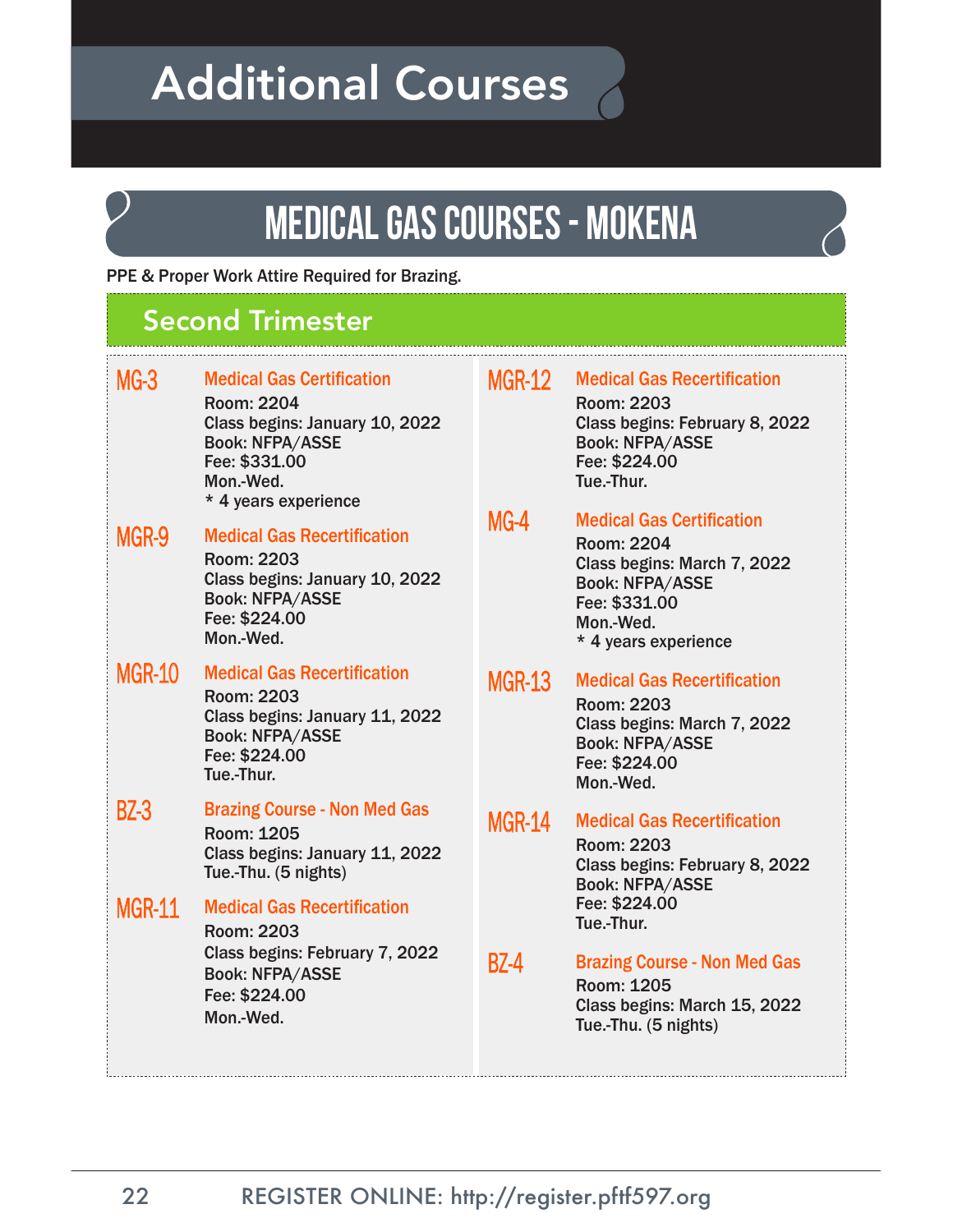

## **medical gas COURSES - MOKENA**

PPE & Proper Work Attire Required for Brazing.

#### Third Trimester

| <b>MGR-15</b> | <b>Medical Gas Recertification</b><br>Room: 2203<br>Class begins: April 4, 2022<br><b>Book: NFPA/ASSE</b><br>Fee: \$224.00<br>Mon.-Wed.                     | MG-5          | <b>Medical Gas Certification</b><br>Room: 2204<br>Class begins: April 18, 2022<br><b>Book: NFPA/ASSE</b><br>Fee: \$331.00<br>Mon.-Wed.<br>* 4 years experience |
|---------------|-------------------------------------------------------------------------------------------------------------------------------------------------------------|---------------|----------------------------------------------------------------------------------------------------------------------------------------------------------------|
| <b>MGR-16</b> | <b>Medical Gas Recertification</b><br>Room: 2203<br>Class begins: April 7, 2022<br><b>Book: NFPA/ASSE</b><br>Fee: \$224.00<br>Tue.-Thu.<br>* Thursday start | <b>MGR-17</b> | <b>Medical Gas Recertification</b><br>Room: 2203<br>Class begins: May 9, 2022<br><b>Book: NFPA/ASSE</b><br>Fee: \$224.00<br>Mon.-Wed.                          |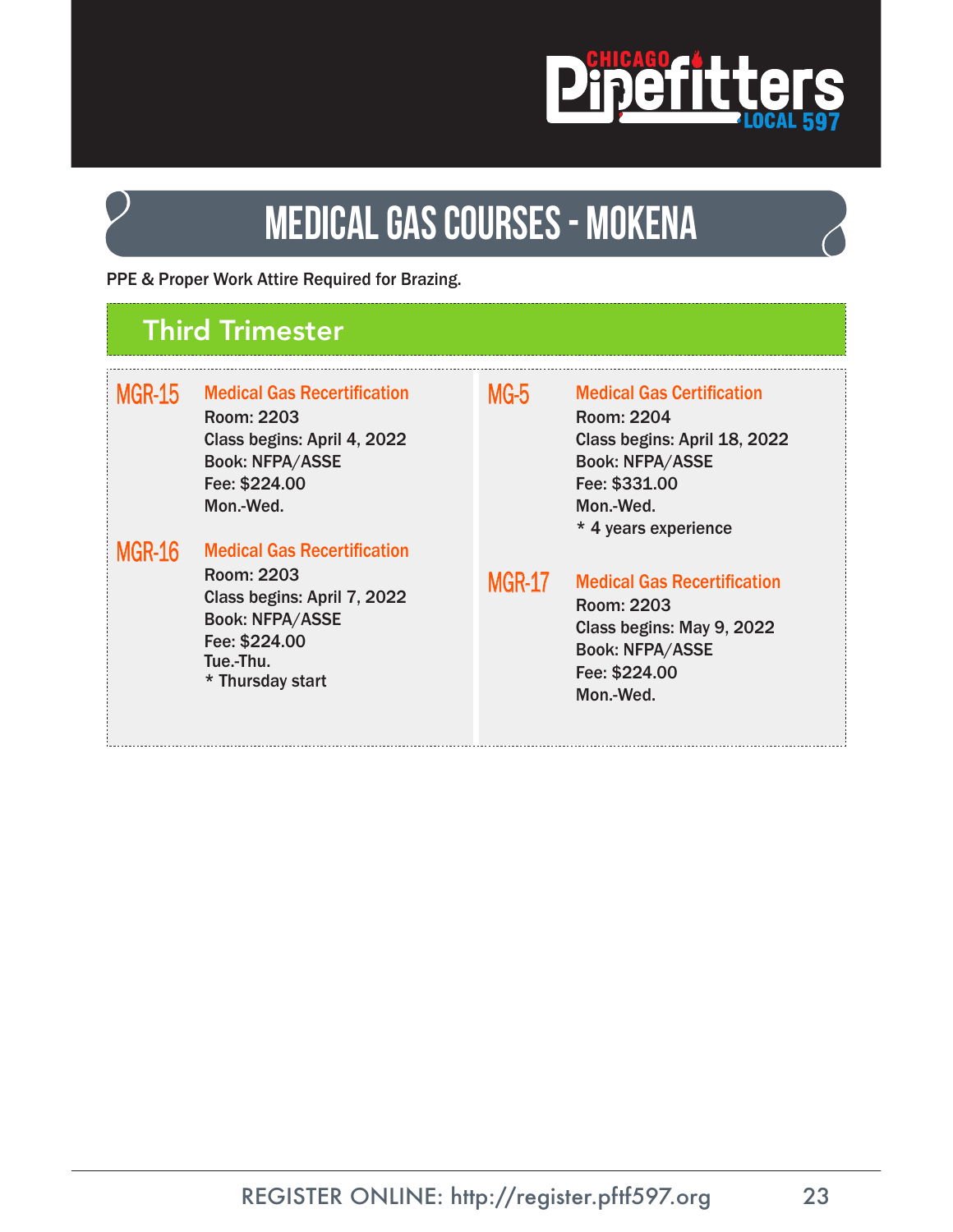## Additional Courses

## **quality control COURSES - MOKENA**

#### First Trimester

NDE-1 Introduction to NDE Methods Room: 2201 **TUESDAYS** Class begins: October 12, 2021 ASME-1 ASME Endorsement Test Prep Room: 2201 **THURSDAYS** Class begins: October 14, 2021

### Second Trimester

NDE-2 Introduction to NDE Methods Room: 2201 **TUESDAYS** Class begins: January 11, 2022

QC-1 Introduction to QC/CWI Test Prep Room: 2201 WEDNESDAYS Class begins: January 12, 2022

ASME-2 ASME Endorsement Test Prep Room: 2201 **THURSDAYS** Class begins: January 13, 2022

### Third Trimester

NDE-3 Introduction to NDE Methods Room: 2201 **TUESDAYS** Class begins: April 12, 2022

ASME-3 ASME Endorsement Test Prep Room: 2201 **THURSDAYS** Class begins: April 14, 2022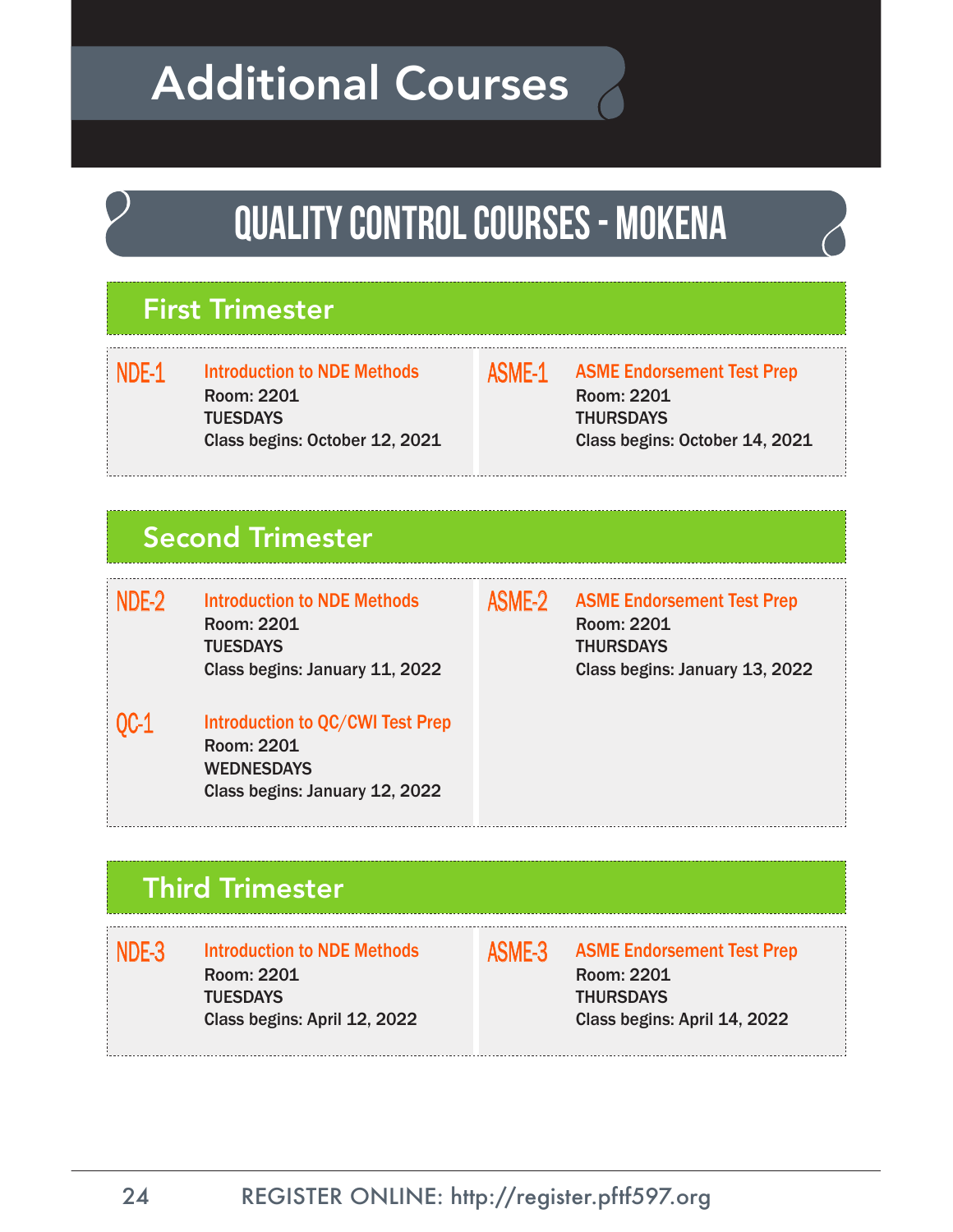

## **rigging COURSES - MOKENA**

| Rerig-1<br>RIG-1 | <b>UA Industial Rigging Recertification</b><br><b>Room: 2202</b><br><b>ONE SATURDAY</b><br>Class begins: September 25, 2021<br><b>UA Industrial Rigging Certification</b> | $RIG-2$        | <b>UA Industrial Rigging Certification</b><br><b>Room: 2202</b><br><b>MON. &amp; WED. 5 WEEKS</b><br>Class begins: February 28, 2022<br>Book: IPT Crane, and UA Rigging<br>Fee: \$60.00 |
|------------------|---------------------------------------------------------------------------------------------------------------------------------------------------------------------------|----------------|-----------------------------------------------------------------------------------------------------------------------------------------------------------------------------------------|
|                  | <b>Room: 2202</b><br>MON. & WED. 5 WEEKS<br>Class begins: October 11, 2021<br>Book: IPT Crane, and UA Rigging<br>Fee: \$60.00                                             | SPST-2         | <b>Signal Person Safety Training</b><br><b>Room: 2202</b><br><b>TUE. ONE NIGHT</b><br>Class begins: March 8, 2022                                                                       |
| SPST-1           | <b>Signal Person Safety Training</b><br><b>Room: 2202</b><br><b>TUE. ONE NIGHT</b><br>Class begins: October 12, 2021                                                      | <b>RERIG-6</b> | <b>UA Industial Rigging Recertification</b><br><b>Room: 2202</b><br><b>ONE SATURDAY</b><br>Class begins: March 26, 2022                                                                 |
| <b>RERIG-2</b>   | <b>UA Industial Rigging Recertification</b><br><b>Room: 2202</b><br><b>ONE SATURDAY</b><br>Class begins: October 30, 2021                                                 | $RIG-3$        | <b>UA Industrial Rigging Certification</b><br><b>Room: 2202</b><br>MON. & WED. 5 WEEKS<br>Class begins: April 25, 2022<br>Book: IPT Crane, and UA Rigging                               |
| <b>RERIG-3</b>   | <b>UA Industial Rigging Recertification</b><br><b>Room: 2202</b>                                                                                                          |                | Fee: \$60.00                                                                                                                                                                            |
|                  | <b>ONE SATURDAY</b><br>Class begins: December 18, 2021                                                                                                                    | <b>RERIG-7</b> | <b>UA Industial Rigging Recertification</b><br><b>Room: 2202</b><br><b>ONE SATURDAY</b>                                                                                                 |
| Rerig-4          | <b>UA Industial Rigging Recertification</b><br><b>Room: 2202</b>                                                                                                          |                | Class begins: April 30, 2022                                                                                                                                                            |
|                  | <b>ONE SATURDAY</b><br>Class begins: January 29, 2022                                                                                                                     | SPST-3         | <b>Signal Person Safety Training</b><br><b>Room: 2202</b>                                                                                                                               |
| Rerig-5          | <b>UA Industial Rigging Recertification</b><br><b>Room: 2202</b>                                                                                                          |                | <b>TUE. ONE NIGHT</b><br>Class begins: May 10, 2022                                                                                                                                     |
|                  | <b>ONE SATURDAY</b><br>Class begins: February 26, 2022                                                                                                                    | <b>RERIG-8</b> | <b>UA Industial Rigging Recertification</b><br><b>Room: 2202</b><br><b>ONE SATURDAY</b><br>Class begins: May 21, 2022                                                                   |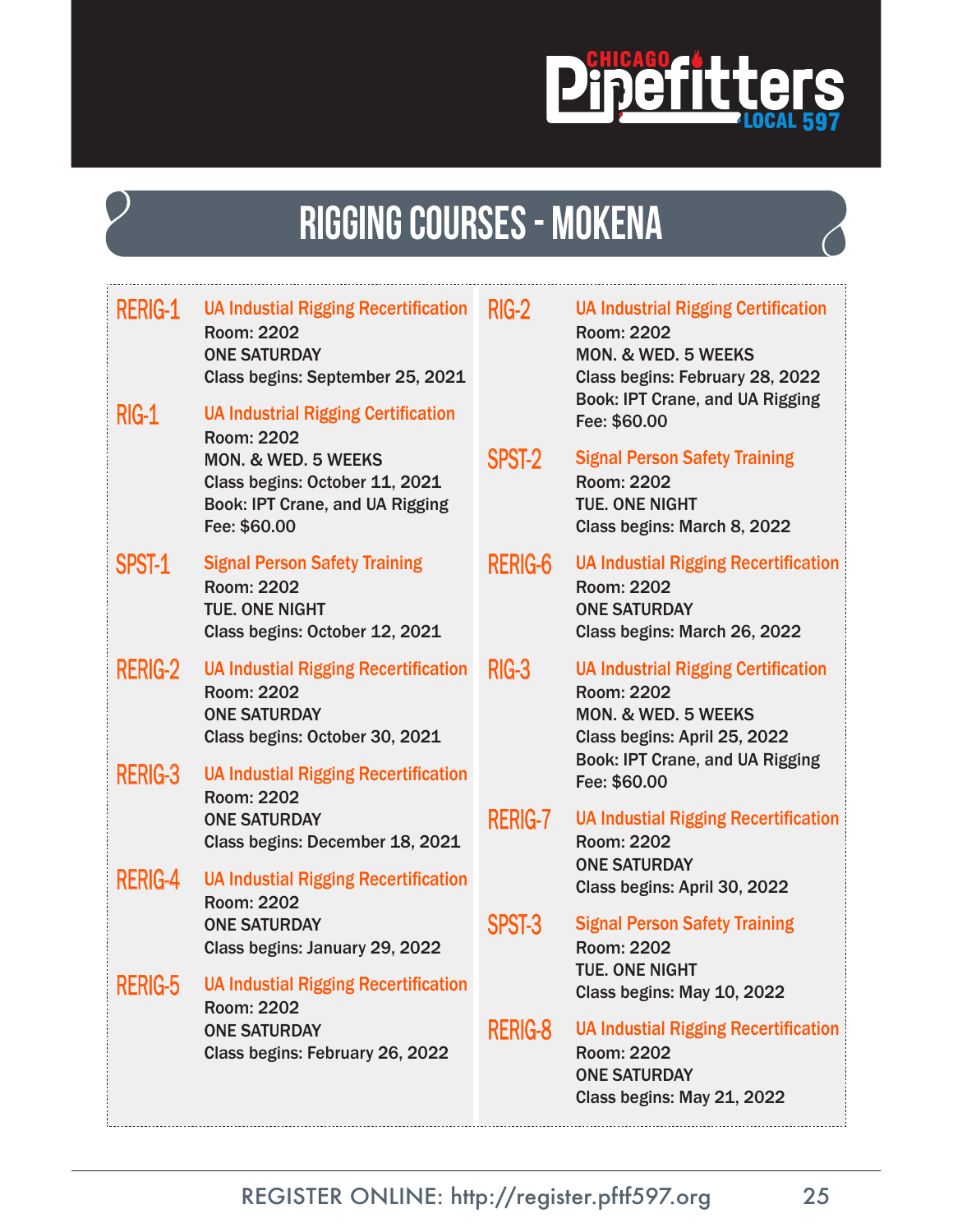## Additional Courses - Mokena

### **supervision COURSES**

#### FM 101-1 UA Supervision Certification Room: 1121 Class begins: October 11, 2021 Fee: \$75.00

#### PM 101 Project Management - Intro to Project Management/Computers Room: 1121 Class begins: October 14, 2021 **THURSDAYS** Students should have basic computer skills and a knowledge of Excel

#### FM 101-2 UA Supervision Certification Room: 1121

Class begins: January 10, 2022 Fee: \$75.00

#### PM 201 Project Management - Labor/ Estimating/Bids Room: 1121 Class begins: January 13, 2022 **THURSDAYS**

#### FM 101-3 UA Supervision Certification Room: 1121 Class begins: April 11, 2022 Fee: \$75.00

PM 301 Project Management - PLA/ Scheduling/Completion Room: 1121 Class begins: April 14, 2022 **THURSDAYS**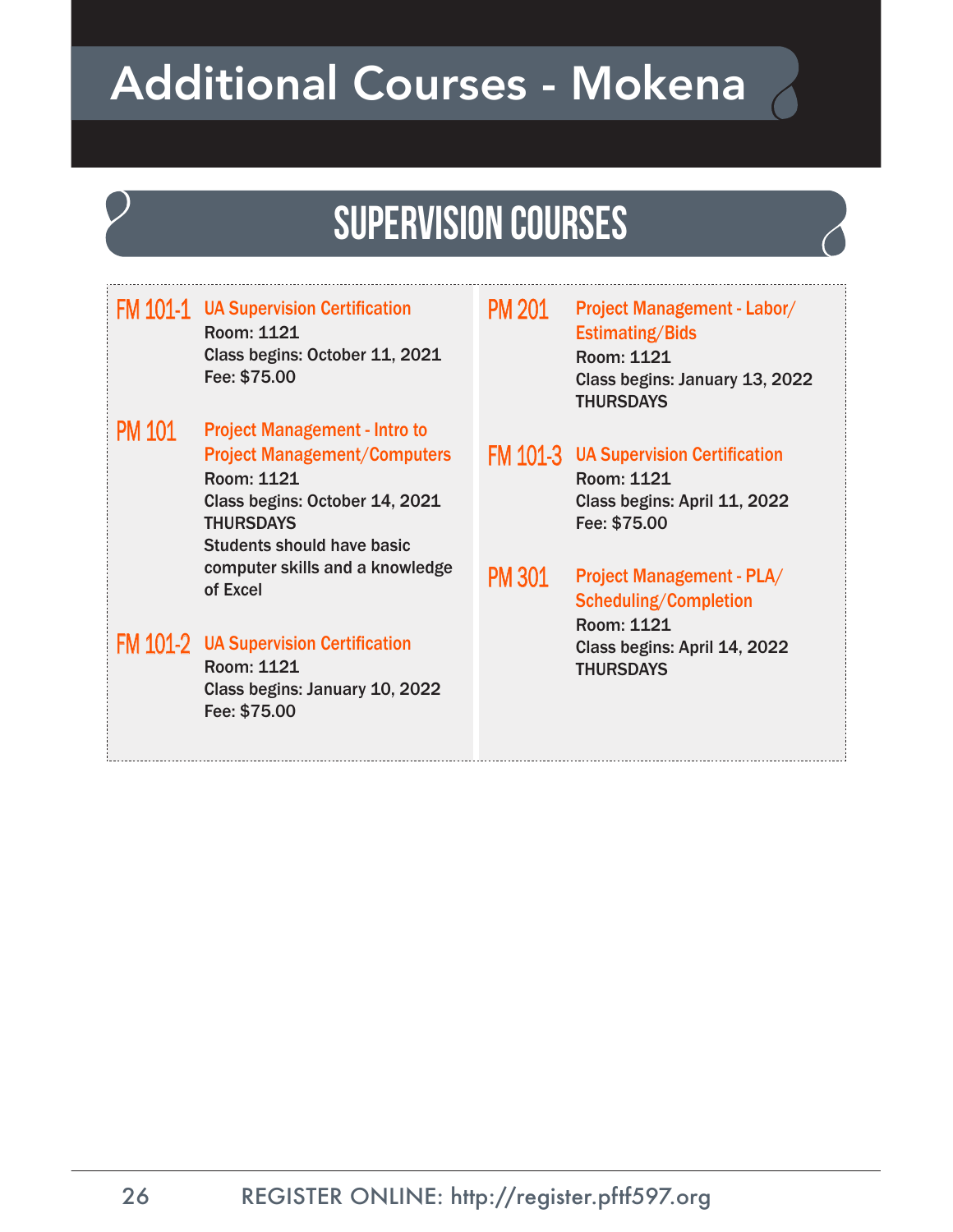

### **osha-30**

#### Course meets 5 consecutive Saturdays

#### OSHA-30-1 OSHA 30

Room: 1113 Class begins: October 9, 2021 Fee: \$25.00

#### OSHA-30-2 OSHA 30

Room: 1113 Class begins: February 5, 2022 Fee: \$25.00

### **valve COURSES**

#### VLV-1 UA/EPRI Valve Certification

Room: 1115 Class begins: January 17, 2022 Class meets Mon and Wed 5-8 pm And Sat. 7 am-3:30 pm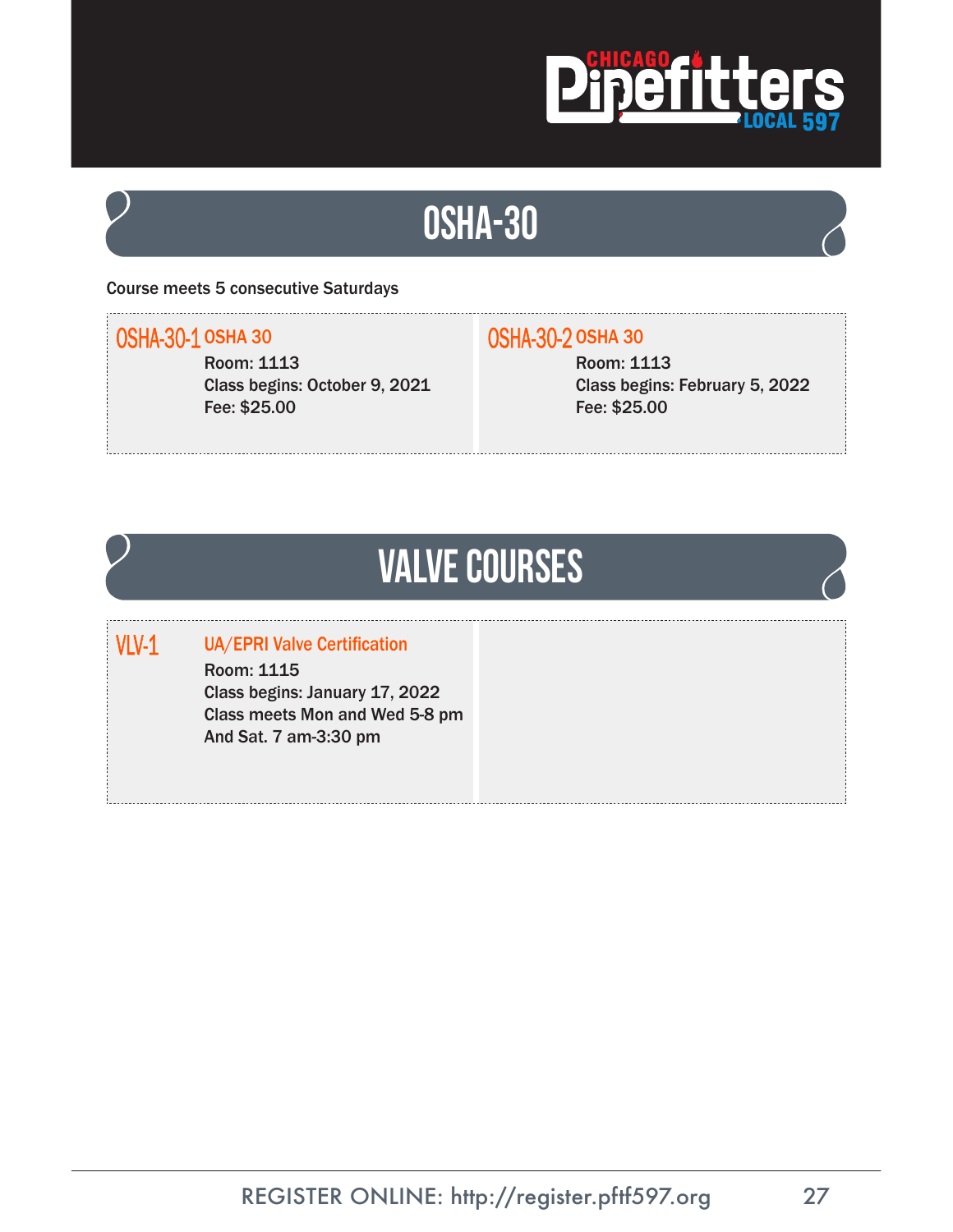## Crown Point Training Center

### **COURSES - crown point**

#### First Trimester

#### 7110 OSHA 7110 Certification - Sate Bolting Principals & Practices Room: Practical Shop Class begins: October 9, 2021 Fee: \$50.00 ONE SATURDAY

#### MG-2 Medical Gas

Room: Practical Shop Class begins: October 25, 2021 Book: NFPA/ASSE Fee: \$331.00 Mon.-Wed. \* 4 years experience

7110 OSHA 7110 Certifcation - Sate Bolting Principals & Practices Room: Practical Shop Class begins: November 13, 2021 Fee: \$50.00 ONE SATURDAY

#### Second Trimester

7110 OSHA 7110 Certification - Sate Bolting Principals & Practices Room: Practical Shop Class begins: January 8, 2022

Fee: \$50.00 ONE SATURDAY

7110 OSHA 7110 Certification - Sate Bolting Principals & Practices Room: Practical Shop Class begins: February 12, 2022 8 hour class Fee: \$50.00 ONE SATURDAY

#### 7110 OSHA 7110 Certification

- Sate Bolting Principals & Practices

Room: Practical Shop Class begins: March 12, 2022 Fee: \$50.00 ONE SATURDAY

REGISTER ONLINE: http://register.pftf597.org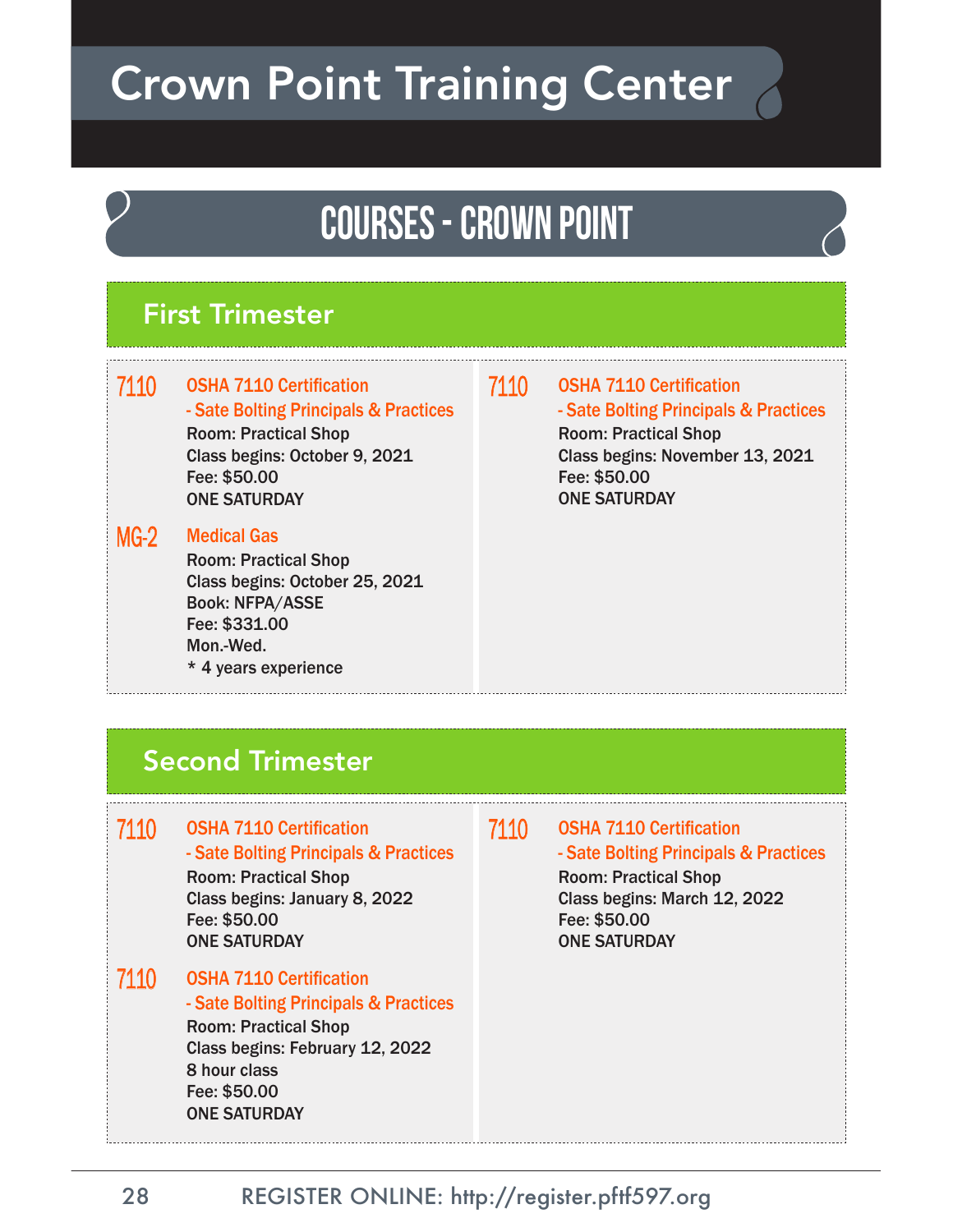

### **COURSES - crown point**

#### Third Trimester

| 7110          | <b>OSHA 7110 Certification</b><br>- Sate Bolting Principals & Practices<br><b>Room: Practical Shop</b><br>Class begins: April 9, 2022<br>Fee: \$50.00<br><b>ONE SATURDAY</b> |
|---------------|------------------------------------------------------------------------------------------------------------------------------------------------------------------------------|
| <b>BOLT-1</b> | <b>ASME Qualified Bolting Specialist</b><br><b>Room: Practical Shop</b>                                                                                                      |

Class begins: May 4, 2022 Fee: \$325.00 WEDNESDAYS Pre-Requisite: 7110 Certification

- 7110 OSHA 7110 Certification - Sate Bolting Principals & Practices Room: Practical Shop Class begins: May 7, 2022 Fee: \$50.00 ONE SATURDAY
- 7110 OSHA 7110 Certification - Sate Bolting Principals & Practices Room: Practical Shop Class begins: June 11, 2022 Fee: \$50.00 ONE SATURDAY

Note: Additional 7110 courses will be scheduled as needed. Please contact the Training Center for additional information. (708) 326-9240 x 2203